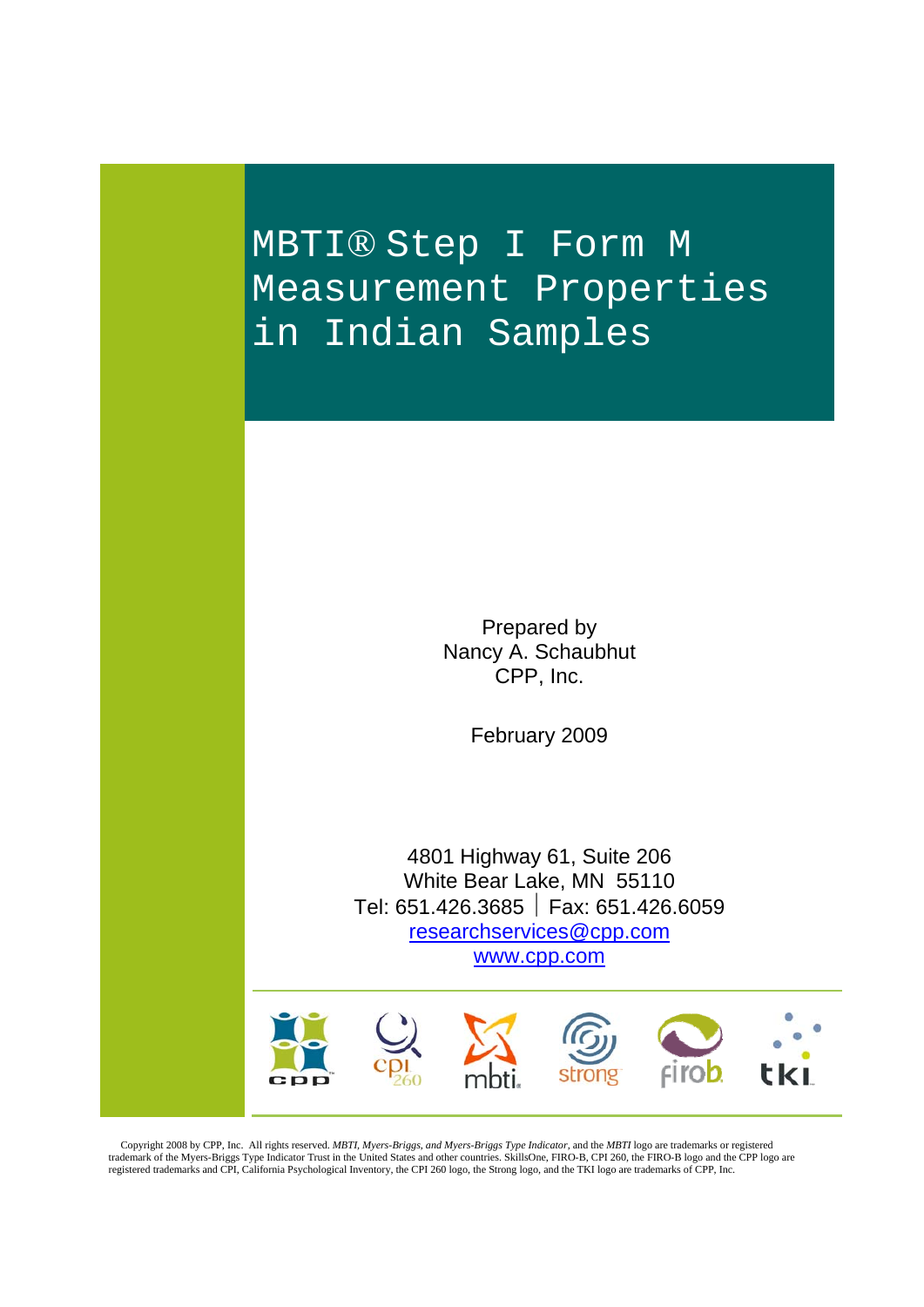This document provides MBTI® Step I Form M type distribution, measurement properties, and best fit type information using three different Indian samples. One Indian sample contains 1,154 individuals (81% male) who completed the MBTI Form M assessment on CPP's SkillsOne® website. The average age of this sample is 35 years. All of the respondents are employed fulltime; 54% at management level, 15% executive, 12% non-supervisory, 11% supervisor, 6% entry-level, and 3% top executive. Table 1 shows the type distribution of this sample.

|                     | <b>Intuition</b> |              |              | <b>Sensing</b>  |
|---------------------|------------------|--------------|--------------|-----------------|
|                     | <b>Thinking</b>  | Feeling      |              | <b>Thinking</b> |
|                     | <b>INTJ</b>      | <b>INFJ</b>  | <b>ISFJ</b>  | <b>ISTJ</b>     |
|                     | $N = 58$         | $N = 15$     | $N = 21$     | $N = 234$       |
| Judging             | 5.0%             | 1.3%         | 1.8%         | 20.3%           |
|                     | $SSR = 2.39$     | $SSR = 0.87$ | $SSR = 0.13$ | $SSR = 1.75$    |
| Introversion        | <b>INTP</b>      | <b>INFP</b>  | <b>ISFP</b>  | <b>ISTP</b>     |
|                     | $N = 37$         | $N = 20$     | $N = 14$     | $N = 37$        |
|                     | 3.2%             | 1.7%         | 1.2%         | 3.2%            |
|                     | $SSR = 0.97$     | $SSR = 0.39$ | $SSR = 0.14$ | $SSR = 0.59$    |
| Perceiving          | <b>ENTP</b>      | <b>ENFP</b>  | <b>ESFP</b>  | <b>ESTP</b>     |
|                     | $N = 50$         | $N = 30$     | $N = 23$     | $N = 62$        |
|                     | 4.3%             | 2.6%         | 2.0%         | 5.4%            |
| <b>Extraversion</b> | $SSR = 1.35$     | $SSR = 0.32$ | $SSR = 0.23$ | $SSR = 1.25$    |
|                     | <b>ENTJ</b>      | <b>ENFJ</b>  | <b>ESFJ</b>  | <b>ESTJ</b>     |
|                     | $N = 127$        | $N = 21$     | $N = 36$     | $N = 369$       |
| Judging             | 11.0%            | 1.8%         | 3.1%         | 32.0%           |
|                     | $SSR = 6.11$     | $SSR = 0.73$ | $SSR = 0.25$ | $SSR = 3.68$    |

**Table 1. Type Distribution Table for SkillsOne® Indian Sample**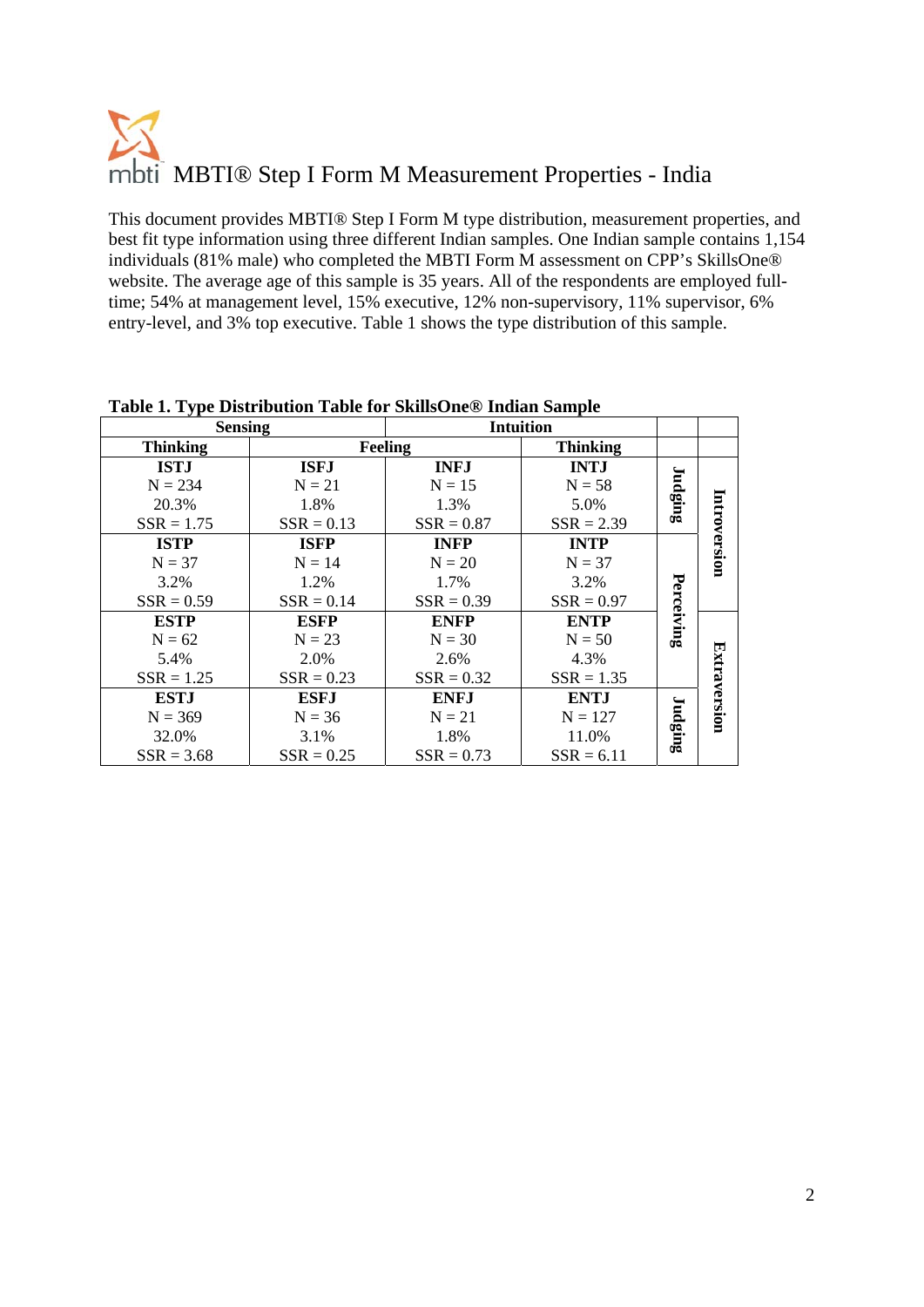The next sample contains 664 individuals (78% male) who completed the MBTI Step I assessment through a CPP distributor and indicated that their national origin was India. The average age of this sample is 32 years. The type distribution of this sample is presented in Table 2. The majority of the sample, 85%, is employed full-time. Of those who reported being employed, 24% were middle management, 19% first-level management/supervisor, 17% employee, 12% upper middle management, and 7% senior executive.

| <b>Sensing</b>  |              |              | <b>Intuition</b> |            |              |
|-----------------|--------------|--------------|------------------|------------|--------------|
| <b>Thinking</b> |              | Feeling      | <b>Thinking</b>  |            |              |
| <b>ISTJ</b>     | <b>ISFJ</b>  | <b>INFJ</b>  | <b>INTJ</b>      |            |              |
| $N = 101$       | $N = 13$     | $N = 13$     | $N = 62$         | Judging    |              |
| 15.2%           | 2.0%         | 2.0%         | 9.3%             |            |              |
| $SSR = 1.31$    | $SSR = 0.14$ | $SSR = 1.33$ | $SSR = 4.43$     |            |              |
| <b>ISTP</b>     | <b>ISFP</b>  | <b>INFP</b>  | <b>INTP</b>      |            | Introversion |
| $N = 24$        | $N = 4$      | $N = 5$      | $N = 29$         |            |              |
| 3.6%            | $0.6\%$      | 0.8%         | 4.4%             |            |              |
| $SSR = 0.67$    | $SSR = 0.07$ | $SSR = 0.18$ | $SSR = 1.33$     |            |              |
| <b>ESTP</b>     | <b>ESFP</b>  | <b>ENFP</b>  | <b>ENTP</b>      | Perceiving |              |
| $N = 22$        | $N = 4$      | $N = 19$     | $N = 43$         |            |              |
| 3.3%            | $0.6\%$      | 2.9%         | 6.5%             |            |              |
| $SSR = 0.77$    | $SSR = 0.07$ | $SSR = 0.36$ | $SSR = 2.03$     |            | Extraversion |
| <b>ESTJ</b>     | <b>ESFJ</b>  | <b>ENFJ</b>  | <b>ENTJ</b>      |            |              |
| $N = 168$       | $N = 32$     | $N = 15$     | $N = 121$        |            |              |
| 25.3%           | 3.2%         | 2.3%         | 18.2%            | Judging    |              |
| $SSR = 2.91$    | $SSR = 0.26$ | $SSR = 0.92$ | $SSR = 10.11$    |            |              |

**Table 2. Type Distribution Table for Distributor Indian Sample** 

The MBTI Form M internal consistency reliabilities for the two Indian samples and the U.S. National Representative Sample are reported in Table 3.

| Table 3. Preference Pair Internal Consistency Reliabilities for Two Indian Samples and |  |  |
|----------------------------------------------------------------------------------------|--|--|
| <b>U.S. National Representative Sample</b>                                             |  |  |

|             | SkillsOne <sup>®</sup> Indian            | Distributor Indian Sample | U.S. National Sample          |
|-------------|------------------------------------------|---------------------------|-------------------------------|
| Preferences | Sample Cronbach's Alpha Cronbach's Alpha |                           | Cronbach's Alpha <sup>1</sup> |
| E/I         | .89                                      | .82                       | .91                           |
| S/N         | .84                                      | .74                       | .92                           |
| T/F         | .85                                      | .77                       | .91                           |
| J/P         | .89                                      | .80                       | 92                            |

1 *Source:* MBTI® Manual, Myers, McCaulley, Quenk, & Hammer (1998).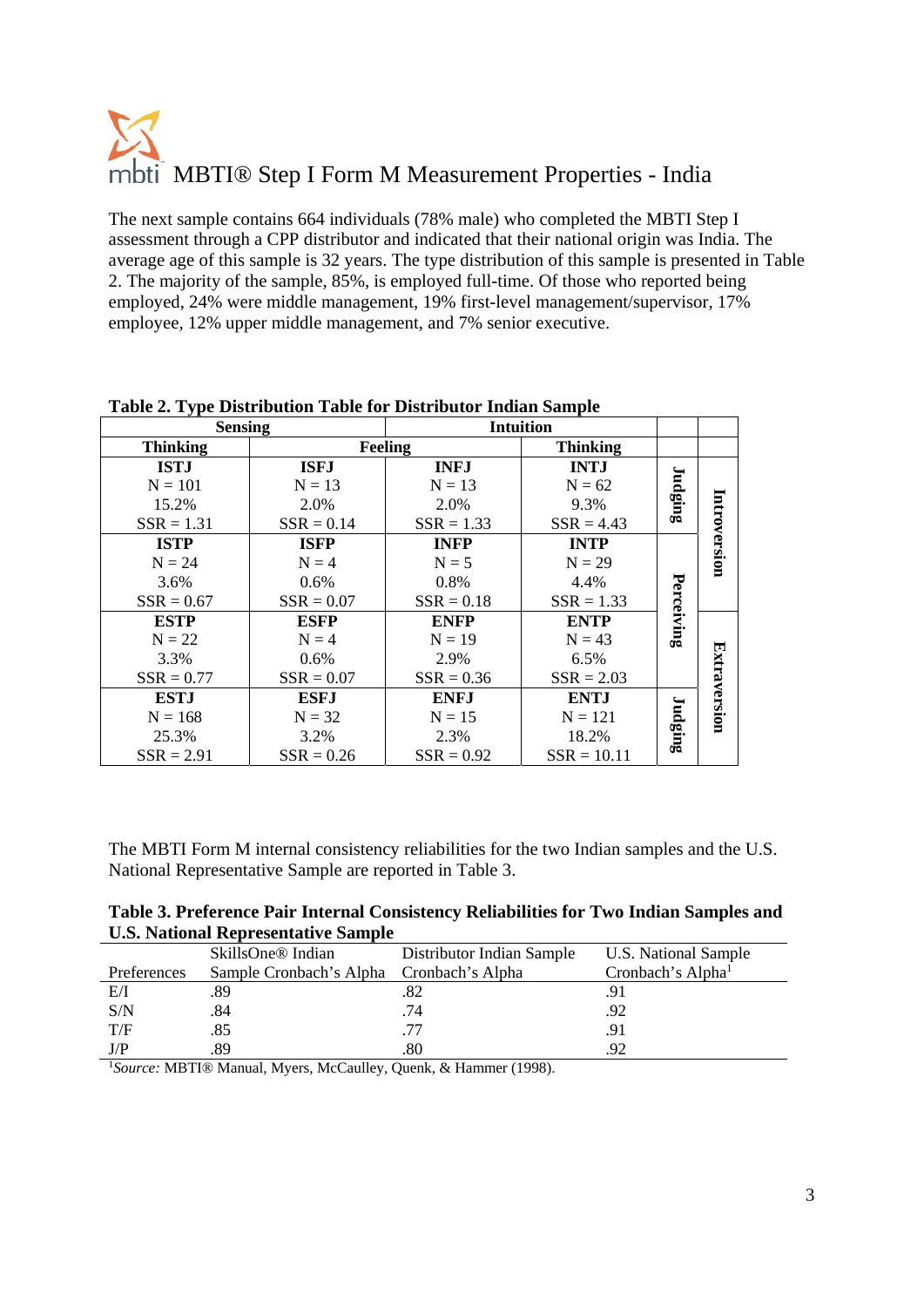Prediction ratios (PRs) measure the likelihood that a person choosing a certain response will in fact be of that preference. PRs for two Indian samples are reported in Table 4. The SkillsOne sample is based on MBTI Form M and the Distributor sample is based on MBTI Step I. Therefore, the items are slightly different.

|                                                                         |           | SkillsOne <sup>®</sup> Indian Sample | Distributor Indian Sample                                                     |           |           |
|-------------------------------------------------------------------------|-----------|--------------------------------------|-------------------------------------------------------------------------------|-----------|-----------|
| Scale/item#                                                             | PR (ESTJ) | PR (INFP)                            | Scale/item#                                                                   | PR (ESTJ) | PR (INFP) |
| EI3 Are you usually a good mixer                                        |           |                                      | EI1 Are you easy to get to know or                                            |           |           |
| or rather quiet & reserved?                                             | 0.76      | 0.90                                 | hard to get to know?                                                          | 0.60      | 0.83      |
| EI7 When you are with a group of                                        |           |                                      | EI3 Do you talk easily to almost                                              |           |           |
| people would you rather join in the                                     |           |                                      | anyone for as long as you have to or                                          |           |           |
| talk of the group or talk individually                                  |           |                                      | find a lot to say only to certain                                             |           |           |
| with people?                                                            | 0.72      | 0.75                                 | people or under certain conditions?                                           | 0.79      | 0.67      |
| EI10 In a large group do you more                                       |           |                                      | EI6 Are you usually a good mixer                                              |           |           |
| often introduce others or get<br>introduced?                            | 0.69      | 0.69                                 | or rather quiet & reserved?                                                   | 0.74      | 0.88      |
|                                                                         |           |                                      |                                                                               |           |           |
| EI13 Would you say it generally<br>takes others a lot of time to get to |           |                                      | EI10 Do you tend to have deep<br>friendships with very few people or          |           |           |
| know you or a little time to get to                                     |           |                                      | broad friendships with many                                                   |           |           |
| know you?                                                               | 0.68      | 0.74                                 | different people?                                                             | 0.71      | 0.61      |
| EI16 Do you tend to spend a lot of                                      |           |                                      | EI12 Can you keep a conversation                                              |           |           |
| time by yourself or with others?                                        |           |                                      | going indefinitely only with people                                           |           |           |
|                                                                         |           |                                      | who share some interest of yours or                                           |           |           |
|                                                                         | 0.70      | 0.76                                 | with almost anyone?                                                           | 0.84      | 0.57      |
| EI19 Can you talk easily to almost                                      |           |                                      | $E115$ In talking with friends do you                                         |           |           |
| anyone for as long as you have to, or                                   |           |                                      | sometimes tell them a personal thing                                          |           |           |
| find a lot to say only to certain<br>people or under certain            |           |                                      | in confidence or almost never tell<br>them anything you are not willing to    |           |           |
| circumstances?                                                          | 0.74      | 0.71                                 | have repeated?                                                                | 0.55      | 0.65      |
| EI23 Can the new people you meet                                        |           |                                      | EI18 Do you usually show your                                                 |           |           |
| tell what you are interested in right                                   |           |                                      | feelings freely or keep your feelings                                         |           |           |
| away, or only after they really get to                                  |           |                                      | to yourself?                                                                  |           |           |
| know you?                                                               | 0.72      | 0.60                                 |                                                                               | 0.73      | 0.68      |
| EI26 Would most people say you                                          |           |                                      | EI22 When strangers notice you                                                |           |           |
| are a private person, or a very open                                    | 0.77      | 0.88                                 | does it make you uncomfortable or                                             | 0.57      | 0.67      |
| person?                                                                 |           |                                      | not bother you at all?                                                        |           |           |
| EI32 hearty or quiet                                                    |           |                                      | EI24 Is it your habit to confide in                                           |           |           |
|                                                                         |           |                                      | nobody or at most in one person or<br>have a number of friends you confide    |           |           |
|                                                                         | 0.64      | 0.79                                 | in?                                                                           | 0.67      | 0.60      |
| EI38 reserved or talkative                                              |           |                                      | EI27 Do you think that all the                                                |           |           |
|                                                                         |           |                                      | people you like know that you like                                            |           |           |
|                                                                         |           |                                      | them or admire some people for a                                              |           |           |
|                                                                         |           |                                      | long time without letting them know                                           |           |           |
|                                                                         | 0.79      | 0.74                                 | it?                                                                           | 0.57      | 0.64      |
| EI42 quiet or outgoing                                                  |           |                                      | EI30 When you are with a group of                                             |           |           |
|                                                                         |           |                                      | people would you usually rather join<br>in the talk of the group or talk with |           |           |
|                                                                         | 0.76      | 0.82                                 | one person at a time?                                                         | 0.69      | 0.77      |
| EI57 quiet or gregarious                                                |           |                                      | EI34 Among your friends are you                                               |           |           |
|                                                                         |           |                                      | one of the last to hear what is going                                         |           |           |
|                                                                         | 0.78      | 0.70                                 | on or full of news about everybody?                                           | 0.65      | 0.69      |
| EI62 open or private                                                    |           |                                      | EI36 At social gatherings do you                                              |           |           |
|                                                                         |           |                                      | try to corner somebody you like to                                            |           |           |
|                                                                         | 0.63      | 0.88                                 | talk to or mix with the group?                                                | 0.69      | 0.80      |

#### **Table 4. Prediction Ratios for Two Indian Samples**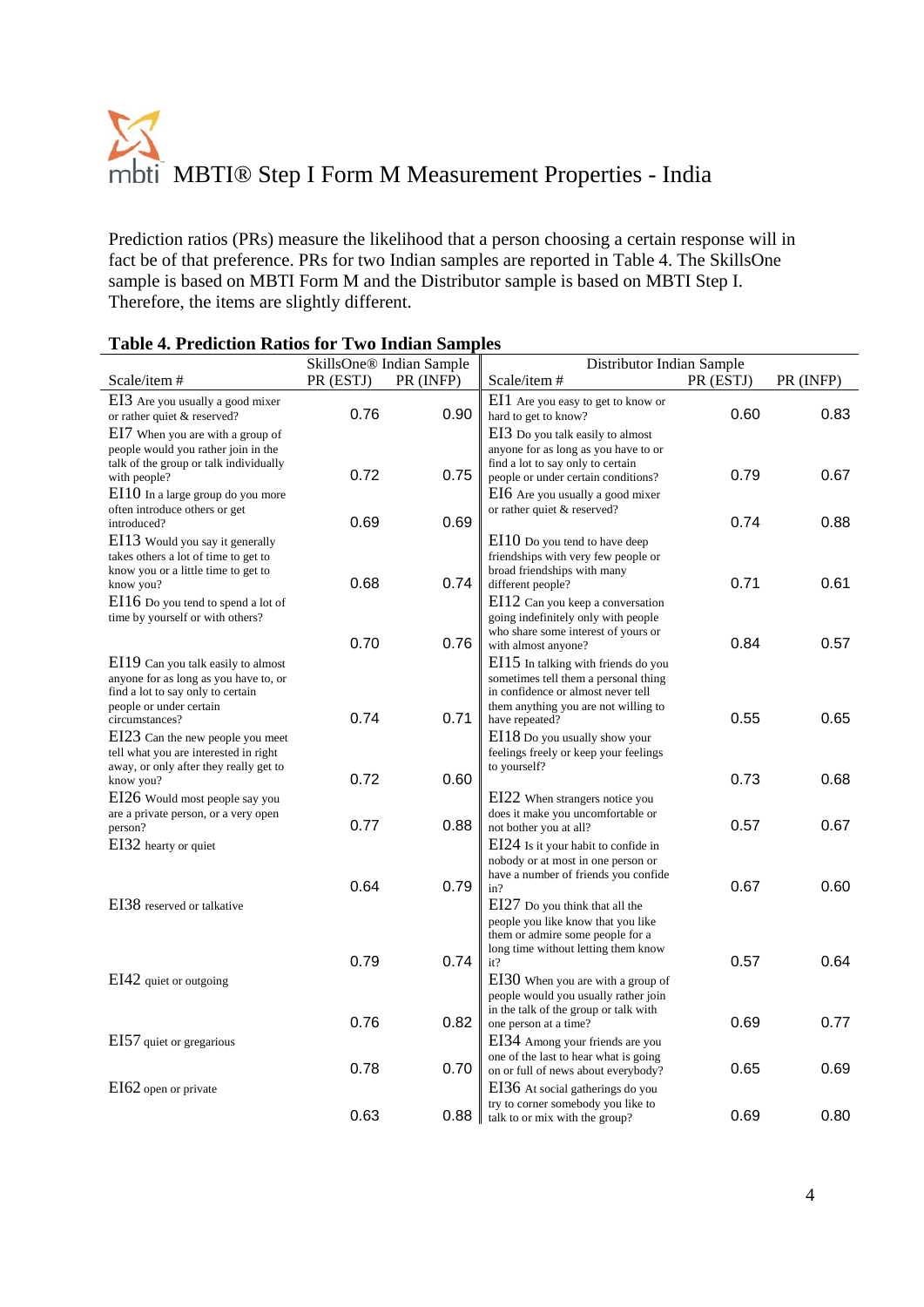|                                                                                                                  |           | SkillsOne <sup>®</sup> Indian Sample | Distributor Indian Sample                                                                                           |           |           |
|------------------------------------------------------------------------------------------------------------------|-----------|--------------------------------------|---------------------------------------------------------------------------------------------------------------------|-----------|-----------|
| Scale/item#                                                                                                      | PR (ESTJ) | PR (INFP)                            | Scale/item#                                                                                                         | PR (ESTJ) | PR (INFP) |
| EI68 few friends or lots of friends<br>EI74 Do you find being around a                                           | 0.76      | 0.75                                 | EI39 At parties do you sometimes<br>get bored or always have fun?<br>EI43 speak or write                            | 0.80      | 0.64      |
| lot of people gives you more energy<br>or is often draining?                                                     | 0.64      | 0.87                                 |                                                                                                                     | 0.59      | 0.62      |
| EI77 At parties, do you sometimes<br>get bored, or always have fun?                                              | 0.66      | 0.56                                 | EI49 calm or lively                                                                                                 | 0.68      | 0.72      |
| EI79 Do you usually mingle well<br>with others or tend to keep more to                                           | 0.70      | 0.92                                 | EI55 reserved or talkative                                                                                          | 0.76      | 0.73      |
| yourself?<br>EI81 Are you easy to get to know<br>or hard to get to know?                                         |           |                                      | EI75 When you are at a party do<br>you like to help things get going or                                             |           |           |
|                                                                                                                  | 0.62      | 0.84                                 | let the others have fun in their own<br>way?                                                                        | 0.67      | 0.65      |
| EI83 At parties do you do much of<br>the talking, or let others do most of<br>the talking?                       |           |                                      | EI77 When you are with a group of<br>your good friends do you do more<br>than your share of the talking or do       |           |           |
| EI85 Can you keep a conversation                                                                                 | 0.85      | 0.65                                 | less than your share of the talking?<br>EI79 In a large group do you more                                           | 0.64      | 0.74      |
| going indefinitely only with people<br>who share some interest of yours, or<br>with almost anyone?               | 0.78      | 0.62                                 | often introduce others or get<br>introduced?                                                                        | 0.75      | 0.71      |
| EI91 In social situations do you<br>generally find it difficult to start and                                     |           |                                      | EI81 Do you prefer to think about a<br>matter by talking it over with                                               |           |           |
| maintain a conversation with some<br>people, or easy to talk to most people<br>for long periods of time?         | 0.82      | 0.79                                 | someone or mulling it over in your<br>mind?                                                                         | 0.65      | 0.68      |
|                                                                                                                  |           |                                      | EI82 Can the new people you meet<br>tell what you are interested in right                                           |           |           |
|                                                                                                                  |           |                                      | away or only after they really get to<br>know you?                                                                  | 0.78      | 0.60      |
|                                                                                                                  |           |                                      | EI84 Do you usually say more than<br>you mean or less than you mean?<br>EI86 When you meet strangers                | 0.68      | 0.66      |
|                                                                                                                  |           |                                      | do you find it pleasant or at least<br>easy or something that takes a                                               |           |           |
|                                                                                                                  |           |                                      | good deal of effort?<br>EI87 When you have a suggestion<br>that ought to be made at a meeting do                    | 0.64      | 0.83      |
| SN2 If you were a teacher, would                                                                                 |           |                                      | you stand up and make it as a matter<br>of course or hesitate to do so?<br>SN4 Would you rather be                  | 0.57      | 0.72      |
| you rather teach fact courses, or<br>courses involving theory?                                                   | 0.65      | 0.77                                 | considered a practical person or an<br>ingenious person?                                                            | 0.60      | 0.86      |
| SN5 Do you usually get along<br>better with imaginative people, or<br>realistic people?                          |           |                                      | SN8 In reading for pleasure do you<br>enjoy odd or original ways of saying<br>things or like writers to say exactly |           |           |
| SN9 Would you rather be                                                                                          | 0.73      | 0.85                                 | what they mean?<br>SN16 If you were a teacher would                                                                 | 0.69      | 0.59      |
| considered a practical person or an<br>ingenious person?                                                         | 0.71      | 0.87                                 | you rather teach fact-based courses or<br>courses involving theory?                                                 | 0.64      | 0.81      |
| SN11 Are you more attracted to a<br>person with a quick & brilliant mind,<br>or a practical person with a lot of |           |                                      | SN20 Do you usually get along<br>better with imaginative people or<br>realistic people?                             |           |           |
| common sense?<br>SN18 Would you rather have as a                                                                 | 0.70      | 0.71                                 | SN28 In doing something that                                                                                        | 0.68      | 0.86      |
| friend someone who is always                                                                                     | 0.69      | 0.61                                 | many other people do does it appeal                                                                                 | 0.79      | 0.63      |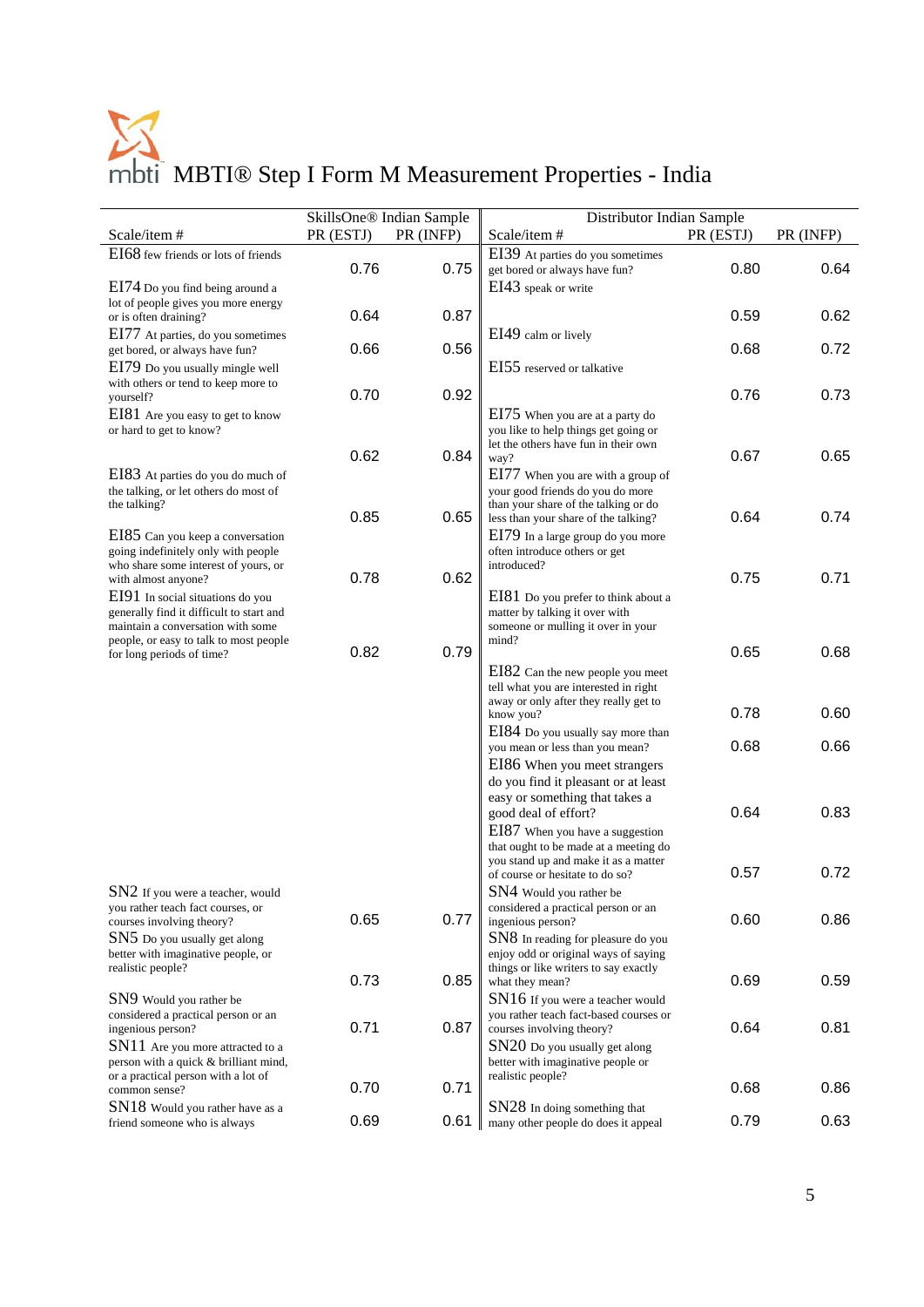|                                                                              |           | SkillsOne <sup>®</sup> Indian Sample | Distributor Indian Sample                                                     |           |           |
|------------------------------------------------------------------------------|-----------|--------------------------------------|-------------------------------------------------------------------------------|-----------|-----------|
| Scale/item#                                                                  | PR (ESTJ) | PR (INFP)                            | Scale/item#                                                                   | PR (ESTJ) | PR (INFP) |
| coming up with new ideas, or has                                             |           |                                      | to you more to do it in the accepted                                          |           |           |
| both feet on the ground?                                                     |           |                                      | way or invent a way of your own?                                              |           |           |
| $SN22$ In reading for pleasure, do<br>you enjoy odd or original ways of      |           |                                      | SN32 In your way of living do you<br>prefer to be original or conventional?   |           |           |
| saying things, or like writers to say                                        |           |                                      |                                                                               |           |           |
| exactly what they mean?                                                      | 0.74      | 0.59                                 |                                                                               | 0.72      | 0.55      |
| $SN25$ In doing something that                                               |           |                                      | SN41 statement or concept                                                     |           |           |
| many other people do, does it appeal<br>to you more to do it in the accepted |           |                                      |                                                                               |           |           |
| way, or invent a way of your own?                                            | 0.70      | 0.57                                 |                                                                               | 0.80      | 0.55      |
| SN27 abstract or solid                                                       | 0.68      | 0.67                                 | SN45 build or invent                                                          | 0.79      | 0.68      |
| SN30 facts or ideas                                                          | 0.76      | 0.71                                 | SN47 concrete or abstract                                                     | 0.62      | 0.90      |
| SN34 statement or concept                                                    | 0.91      | 0.57                                 | SN51 literal or figurative                                                    | 0.66      | 0.68      |
| SN39 no-nonsense or theoretical                                              | 0.54      | 0.62                                 | SN53 production or design                                                     | 0.76      | 0.58      |
| SN44 theory or certainty                                                     | 0.61      | 0.77                                 | SN57 sign or symbol                                                           | 0.62      | 0.60      |
| SN46 idea or actuality                                                       | 0.84      | 0.66                                 | SN59 accept or change                                                         | 0.71      | 0.60      |
| SN48 imaginative or matter-of-                                               |           |                                      | SN62 known or unknown                                                         |           |           |
| fact                                                                         | 0.89      | 0.69                                 |                                                                               | 0.65      | 0.80      |
| SN50 make or create                                                          | 0.87      | 0.56                                 | SN64 facts or ideas                                                           | 0.81      | 0.70      |
| SN52 sensible or fascinating                                                 | 0.67      | 0.74                                 | SN66 foundation or spire                                                      | 0.56      | 0.82      |
| SN54 production or design                                                    | 0.81      | 0.58                                 | SN68 theory or experience                                                     | 0.53      | 0.74      |
| SN60 concrete or abstract                                                    | 0.64      | 0.80                                 | SN71 fluid or solid                                                           | 0.65      | 0.72      |
| SN63 build or invent                                                         |           |                                      | SN73 Is it higher praise to say                                               |           |           |
|                                                                              |           |                                      | someone has vision or common                                                  |           |           |
|                                                                              | 0.76      | 0.63                                 | sense?                                                                        | 0.70      | 0.55      |
| SN65 imaginative or realistic                                                | 0.81      | 0.81                                 |                                                                               |           |           |
| $SN67$ theory or fact                                                        | 0.65      | 0.87                                 |                                                                               |           |           |
| SN69 possibilities or certainties                                            | 0.77      | 0.63                                 |                                                                               |           |           |
| SN71 novel or already known                                                  | 0.82      | 0.61                                 |                                                                               |           |           |
| SN73 practical or innovative                                                 | 0.86      | 0.69                                 |                                                                               |           |           |
| SN82 Do you generally prefer                                                 |           |                                      |                                                                               |           |           |
| courses that teach concepts or                                               |           |                                      |                                                                               |           |           |
| principles or facts and figures?                                             | 0.81      | 0.66                                 |                                                                               |           |           |
| SN92 Would you rather support<br>the established methods of doing            |           |                                      |                                                                               |           |           |
| good, or analyze what is still wrong                                         |           |                                      |                                                                               |           |           |
| and attach unsolved problems?                                                | 0.67      | 0.54                                 |                                                                               |           |           |
| TF6 Do you more often let your                                               |           |                                      | TF5 If you were fundraising in your                                           | 0.59      | 0.52      |
| heart rule your head, or your head                                           |           |                                      | neighbourhood for something like the                                          |           |           |
| rule your heart?                                                             | 0.73      | 0.73                                 | Red Cross would your calls turn out<br>to be brief & businesslike or sociable |           |           |
|                                                                              |           |                                      | & friendly?                                                                   |           |           |
| $TF15$ Is it a higher compliment to                                          | 0.70      | 0.70                                 | TF9 Is it a higher compliment to be                                           | 0.73      | 0.68      |
| be called a person of real feeling, or                                       |           |                                      | called a person of real feeling or a                                          |           |           |
| a consistently reasonable person?                                            |           |                                      | consistently reasonable person?                                               |           |           |
| TF21 Are you inclined to value<br>sentiment more than logic, or value        |           |                                      | TF11 Do you more often let your<br>heart rule your head or your head rule     |           |           |
| logic more than sentiment?                                                   | 0.71      | 0.82                                 | your heart?                                                                   | 0.74      | 0.71      |
| TF29 gentle or firm                                                          |           |                                      | TF17 Are you more likely to speak                                             |           |           |
|                                                                              | 0.79      | 0.64                                 | up in praise or blame?                                                        | 0.56      | 0.52      |
| TF31 thinking or feeling                                                     |           |                                      | TF21 Do you feel it is a worse                                                |           |           |
|                                                                              | 0.76      | 0.79                                 | fault to be unsympathetic or<br>unreasonable?                                 | 0.68      | 0.74      |
| TF33 convincing or touching                                                  | 0.75      | 0.82                                 | TF23 If you were considering a                                                | 0.55      | 0.65      |
|                                                                              |           |                                      |                                                                               |           |           |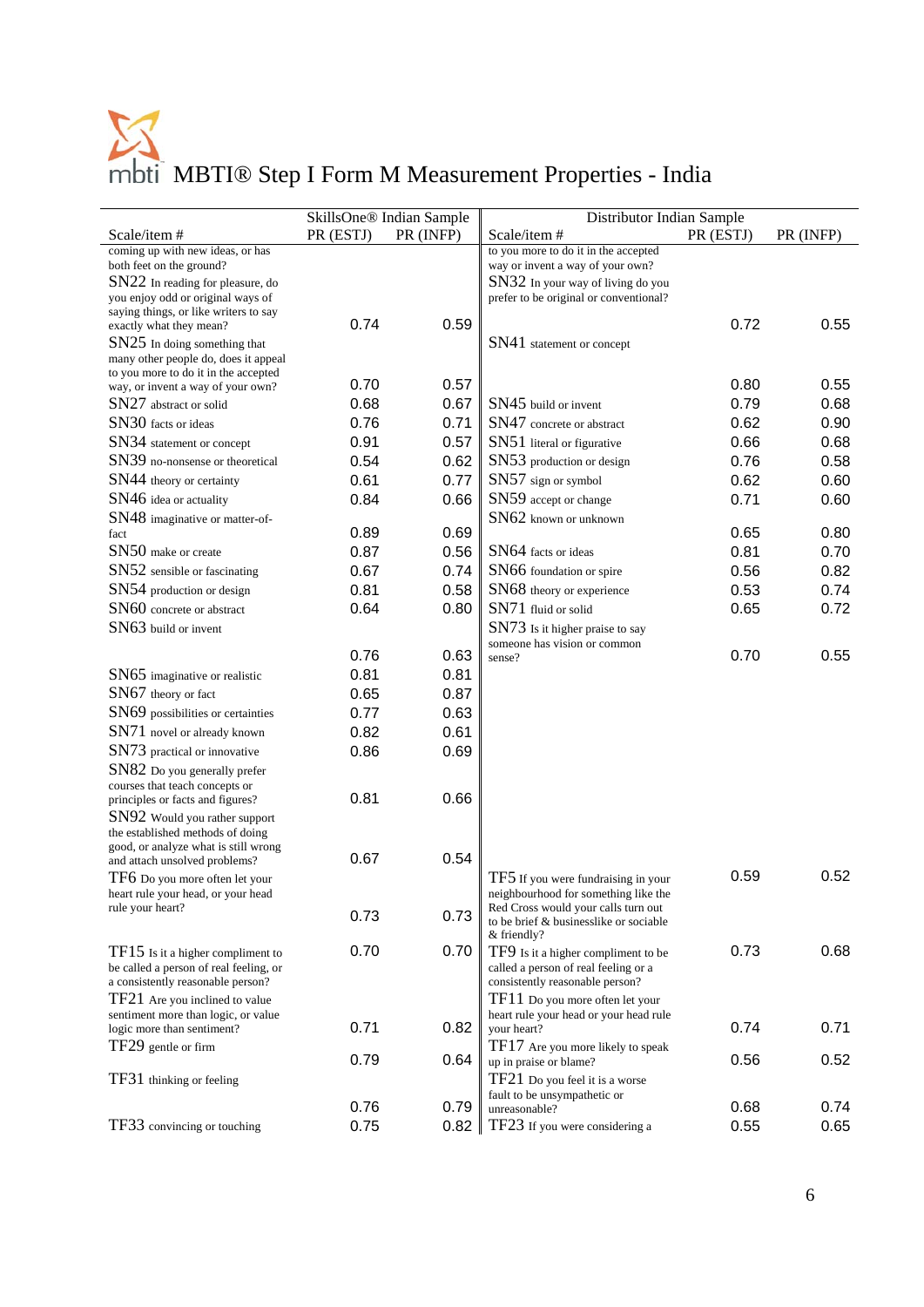|                                                                             |           | SkillsOne® Indian Sample | Distributor Indian Sample                                                 |           |           |
|-----------------------------------------------------------------------------|-----------|--------------------------|---------------------------------------------------------------------------|-----------|-----------|
| Scale/item#                                                                 | PR (ESTJ) | PR (INFP)                | Scale/item#                                                               | PR (ESTJ) | PR (INFP) |
|                                                                             |           |                          | certain course of action which of                                         |           |           |
|                                                                             |           |                          | these two arguments in its favour                                         |           |           |
|                                                                             |           |                          | would sound more attractive to you<br>people very much want you to do it, |           |           |
|                                                                             |           |                          | or this is the most logical thing for                                     |           |           |
|                                                                             |           |                          | you to do?                                                                |           |           |
| TF35 analyze or sympathize                                                  |           |                          | TF29 Do you consider it a greater                                         |           |           |
|                                                                             |           |                          | shortcoming in a person to have too                                       |           |           |
|                                                                             | 0.63      | 0.89                     | much sentiment or not enough<br>sentiment?                                | 0.73      | 0.67      |
| TF37 sensitive or just                                                      |           |                          | TF33 Do you feel it is a worse                                            |           |           |
|                                                                             |           |                          | fault to show too much warmth or not                                      |           |           |
|                                                                             | 0.67      | 0.59                     | to have enough warmth?                                                    | 0.80      | 0.57      |
| TF40 compassion or foresight                                                |           |                          | TF35 Do you usually value                                                 |           |           |
|                                                                             |           |                          | sentiment more than logic or value                                        |           |           |
|                                                                             | 0.78      | 0.74                     | logic more than sentiment?                                                | 0.80      | 0.88      |
| TF43 benefits or blessings                                                  | 0.74      | 0.72                     | TF42 convincing or touching                                               | 0.74      | 0.82      |
| TF45 determined or devoted                                                  | 0.62      | 0.70                     | TF46 approve or question                                                  | 0.65      | 0.65      |
| TF47 strong-willed or                                                       |           |                          | TF48 benefits or blessings                                                |           |           |
| tenderhearted                                                               | 0.64      | 0.83                     |                                                                           | 0.73      | 0.70      |
| TF49 objective or passionate                                                | 0.79      | 0.65                     | TF52 analyse or sympathise                                                | 0.69      | 0.90      |
| TF51 warm or objective                                                      | 0.82      | 0.67                     | TF54 soft or hard                                                         | 0.79      | 0.56      |
| TF53 compassionate or logical                                               | 0.76      | 0.80                     | TF58 firm-minded or warm-                                                 | 0.96      | 0.64      |
|                                                                             |           |                          | hearted                                                                   |           |           |
| TF56 fair-minded or caring                                                  | 0.78      | 0.72                     | TF60 who or what                                                          | 0.68      | 0.70      |
| TF58 analytical or sentimental                                              | 0.65      | 0.91                     | TF63 wary or trusting                                                     | 0.67      | 0.52      |
| TF61 practical or sentimental                                               | 0.63      | 0.92                     | TF65 gentle or firm                                                       | 0.74      | 0.61      |
| TF66 competent or kindhearted                                               | 0.70      | 0.80                     | TF67 justice or mercy                                                     | 0.62      | 0.79      |
| TF70 bighearted or firm-minded                                              | 0.82      | 0.66                     | TF69 uncritical or critical                                               | 0.59      | 0.73      |
| TF72 tenderness or strength                                                 | 0.65      | 0.86                     | TF70 thinking or feeling                                                  | 0.89      | 0.82      |
| TF75 When making a decision, is                                             |           |                          | TF72 compassion or foresight                                              |           |           |
| it more important to you to weigh the                                       |           |                          |                                                                           |           |           |
| facts, or consider people's feelings &<br>opinions?                         | 0.65      | 0.75                     |                                                                           | 0.74      | 0.74      |
| TF87 Which is a higher                                                      |           |                          | TF74 Are you more careful about                                           |           |           |
| compliment, to be called competent                                          |           |                          | people's feelings or their rights?                                        |           |           |
| or compassionate?                                                           | 0.71      | 0.81                     |                                                                           | 0.76      | 0.59      |
| TF89 Would you rather work                                                  |           |                          | TF78 Are you naturally more                                               |           |           |
| under a boss or teacher who is good-                                        |           |                          | interested in people than things or                                       |           |           |
| natured but often inconsistent, or<br>sharp-tongued but always logical?     | 0.58      | 0.73                     | more interested in things & how they<br>work than in human relationships? | 0.76      | 0.57      |
| $JP1$ When you go somewhere for                                             |           |                          | JP2 In getting a job done do you                                          |           |           |
| the day, would you rather plan what                                         |           |                          | depend upon starting early so as to                                       |           |           |
| you will do & when, or just go?                                             |           |                          | finish with time to spare or the extra                                    |           |           |
|                                                                             | 0.67      | 0.90                     | speed you develop at the last minute?                                     | 0.72      | 0.76      |
| JP4 Do you prefer to arrange dates,<br>parties, etc. well in advance, or be |           |                          | JP7 When an unforeseen event<br>forces you to set aside your day's        |           |           |
| free to do whatever looks like fun                                          |           |                          | programme do you feel                                                     |           |           |
| when the time comes?                                                        |           |                          | inconvenienced by a break in the                                          |           |           |
|                                                                             | 0.74      | 0.70                     | programme or welcome the                                                  | 0.63      | 0.62      |
| JP8 Do you prefer to do many                                                |           |                          | unexpected diversion?<br>JP13 Does following a schedule                   |           |           |
| things on the spur of the moment, or                                        |           |                          | appeal to you or cramp you?                                               |           |           |
| according to your plans?                                                    | 0.76      | 0.84                     |                                                                           | 0.71      | 0.87      |
| $JP12$ Does following a schedule                                            |           |                          | $JP14$ When you start a big project                                       |           |           |
| appeal to you, or cramp you?                                                | 0.70      | 0.90                     | that is due in a week do you take time                                    | 0.60      | 0.87      |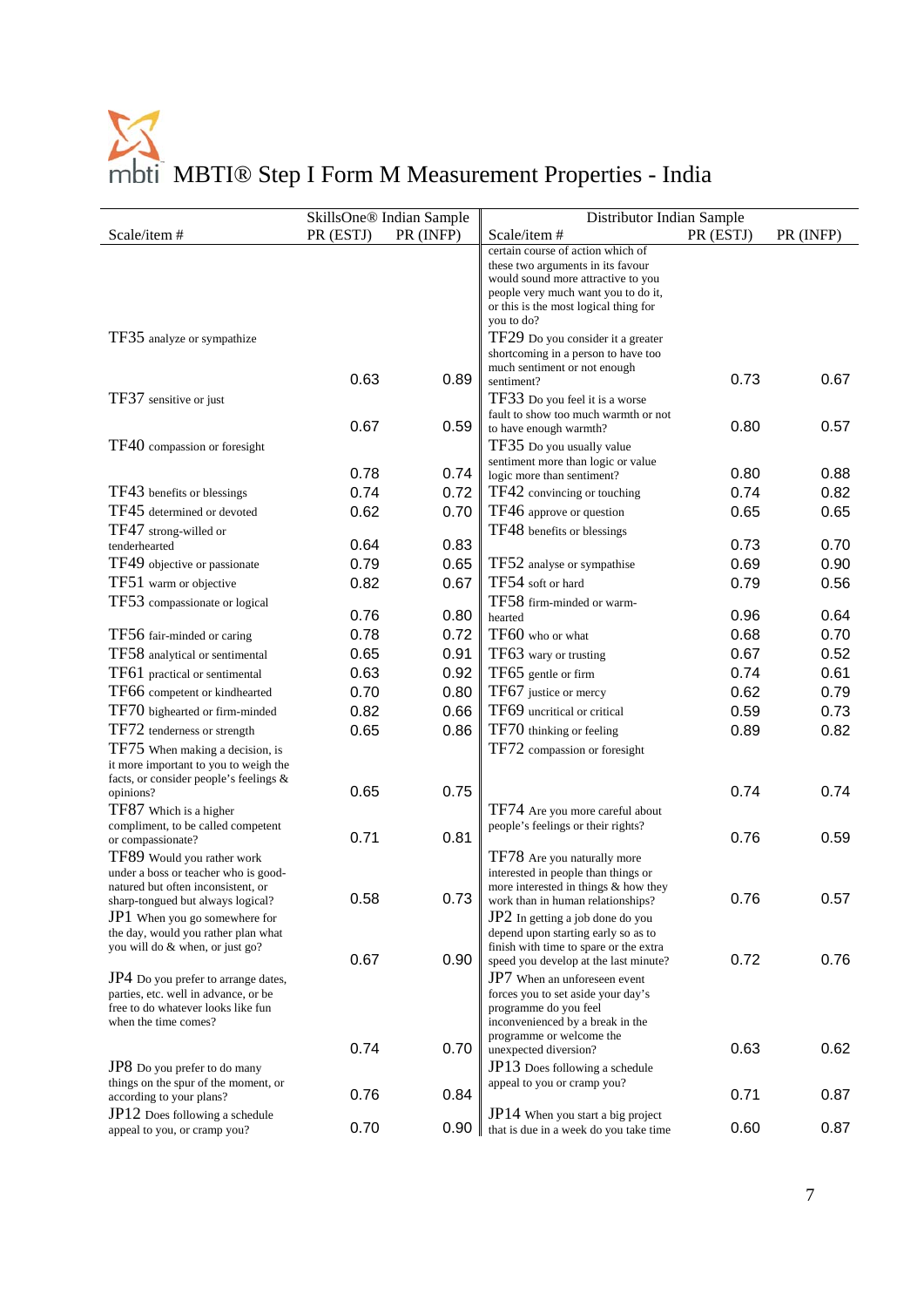|                                                                                                                                                                                        |           | SkillsOne® Indian Sample | Distributor Indian Sample                                                                                                                                                                         |           |           |
|----------------------------------------------------------------------------------------------------------------------------------------------------------------------------------------|-----------|--------------------------|---------------------------------------------------------------------------------------------------------------------------------------------------------------------------------------------------|-----------|-----------|
| Scale/item#                                                                                                                                                                            | PR (ESTJ) | PR (INFP)                | Scale/item#                                                                                                                                                                                       | PR (ESTJ) | PR (INFP) |
|                                                                                                                                                                                        |           |                          | to list the separate things to be done<br>& the order of doing them or plunge<br>in?                                                                                                              |           |           |
| JP14 Does the idea of making a list<br>of what you should get done over a<br>weekend appeal to you, or leave you<br>cold?                                                              | 0.65      | 0.81                     | JP19 When it is settled well in<br>advance that you will do a certain<br>thing at a certain time do you find it<br>nice to be able to plan accordingly or<br>a little unpleasant to be tied down? | 0.63      | 0.87      |
| JP17 In your daily work do you<br>rather enjoy an emergency that<br>makes you work against time, or<br>usually plan your work so you won't                                             |           |                          | JP25 Do you prefer to arrange<br>dates, parties, etc. well in advance or<br>be free to do whatever looks like fun<br>when the time comes?                                                         |           |           |
| need to work under pressure?<br>JP20 When you have a special job<br>to do, do you like to organize it<br>carefully before you start, or find out                                       | 0.32      | 0.73                     | JP26 Do you rather prefer to do<br>things at the last minute or find doing<br>things at the last minute hard on the                                                                               | 0.87      | 0.68      |
| what is necessary as you go along?<br>$JP24$ In planning a trip would you<br>prefer to most of the time do<br>whatever you feel like that day, or<br>know ahead of time what you'll be | 0.62      | 0.80                     | nerves?<br>JP31 Do you think that having a<br>daily routine is a comfortable way to<br>get things done or painful even when<br>necessary?                                                         | 0.74      | 0.76      |
| doing most days?<br>JP28 scheduled or unplanned                                                                                                                                        | 0.73      | 0.71                     | JP37 When you have a special job<br>to do, do you like to organise it<br>carefully before you start or find out                                                                                   | 0.61      | 0.84      |
| JP36 systematic or spontaneous                                                                                                                                                         | 0.62      | 0.99                     | what is necessary as you go along?<br>JP38 Would you be better off if<br>routine came more easily to you or                                                                                       | 0.67      | 0.82      |
| JP41 systematic or casual                                                                                                                                                              | 0.80      | 0.80                     | variety came more easily to you?<br>$JP40$ In your home life, when you<br>come to the end of some undertaking<br>are you clear as to what comes next<br>& ready to tackle it or glad to relax     | 0.55      | 0.59      |
|                                                                                                                                                                                        | 0.64      | 0.85                     | until the next inspiration hits you?                                                                                                                                                              | 0.76      | 0.67      |
| JP55 impulse or decision                                                                                                                                                               | 0.63      | 0.83                     | JP44 punctual or leisurely                                                                                                                                                                        | 0.61      | 0.80      |
| JP59 unconstrained or scheduled                                                                                                                                                        | 0.77      | 0.80                     | JP50 orderly or easygoing                                                                                                                                                                         | 0.74      | 0.69      |
| JP64 orderly or easygoing                                                                                                                                                              | 0.78      | 0.73                     | JP56 systematic or casual                                                                                                                                                                         | 0.64      | 0.80      |
| JP76 Do you generally prefer to<br>make your social engagements some<br>distance ahead, or be free to do                                                                               |           |                          | JP61 scheduled or unplanned                                                                                                                                                                       |           |           |
| things on the spur of the moment?<br>JP78 In most instances, do you<br>prefer to go with the flow, or follow                                                                           | 0.75      | 0.75                     | JP76 Do you generally prefer to<br>make your social engagements some                                                                                                                              | 0.63      | 0.89      |
| a schedule?<br>JP80 Do you prefer to wait & see<br>what happens & then make plans, or                                                                                                  | 0.84      | 0.77                     | distance ahead or be free to do things<br>on the spur of the moment?<br>JP80 When you go somewhere for<br>the day would you rather plan what                                                      | 0.84      | 0.71      |
| plan things far in advance?<br>JP84 Do you consider yourself to<br>be more of a spontaneous person, or<br>more of an organized person?                                                 | 0.83      | 0.75                     | you will do & when or just go?<br>JP83 With routine chores do you<br>prefer to polish them off at the<br>beginning of the day or work them<br>into the intervals of a more                        | 0.74      | 0.77      |
| JP86 When you start a big project<br>that is due in a week, do you take<br>time to list the separate things to be<br>done $&$ the order of doing them, or                              | 0.85      | 0.80                     | interesting project?<br>JP85 Do you get real satisfaction<br>out of doing a task before it actually<br>has to be done or enjoy the speed $\&$<br>efficiency you acquire just before a             | 0.66      | 0.60      |
| plunge in?                                                                                                                                                                             | 0.58      | 0.82                     | deadline?                                                                                                                                                                                         | 0.72      | 0.71      |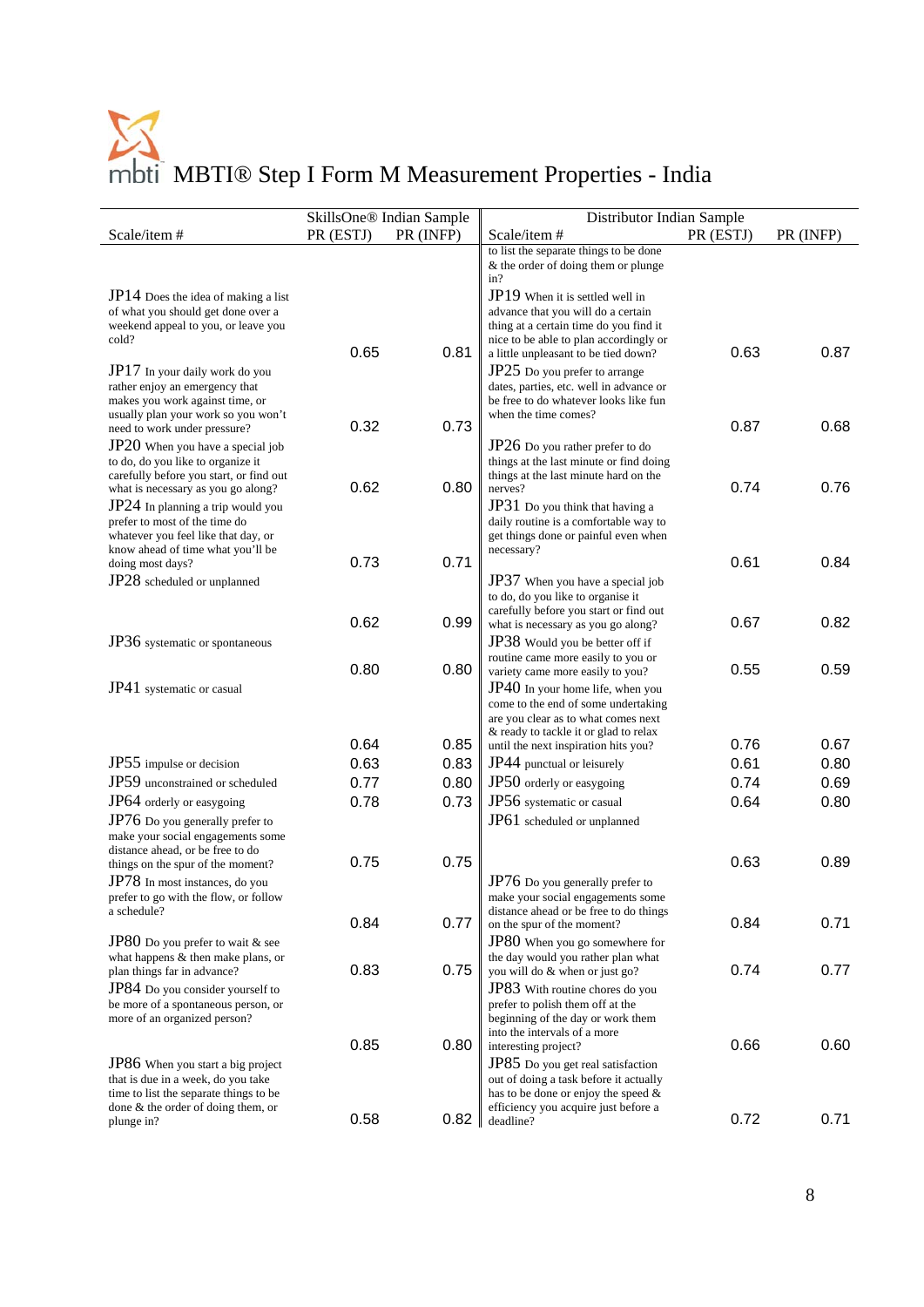|                                                                                                                                                              | SkillsOne <sup>®</sup> Indian Sample |           |                | Distributor Indian Sample |           |
|--------------------------------------------------------------------------------------------------------------------------------------------------------------|--------------------------------------|-----------|----------------|---------------------------|-----------|
| Scale/item#                                                                                                                                                  | PR (ESTJ)                            | PR (INFP) | Scale/item $#$ | PR (ESTJ)                 | PR (INFP) |
| JP88 Do you find going by a<br>schedule necessary at times but<br>generally unfavorable, or helpful &<br>favorable most of the time?                         | 0.67                                 | 0.91      |                |                           |           |
| <b>JP90</b> Overall, when working on a<br>big assignment do you tend to figure<br>out what needs to be done as you go<br>along, or begin by breaking it down |                                      |           |                |                           |           |
| into steps?<br>JP93 Would you prefer to do most                                                                                                              | 0.60                                 | 0.81      |                |                           |           |
| things however you feel that<br>particular day, or a set schedule?                                                                                           | 0.79                                 | 0.84      |                |                           |           |

Principal components factor analyses with varimax rotations were run on two Indian samples. The results are presented in Tables 5 and 6.

#### **Table 5. Factor Analysis Rotated Component Matrix for SkillsOne® Indian Sample**

|                                                                                                                                                                                  |         | Component |          |          |
|----------------------------------------------------------------------------------------------------------------------------------------------------------------------------------|---------|-----------|----------|----------|
|                                                                                                                                                                                  | J/P     | EЛ        | S/N      | T/F      |
| Are you usually a) a good mixer, or b) rather quiet and reserved?                                                                                                                | .007    | $-.698$   | $-0.012$ | .007     |
| When you are with a group of people, would you usually rather a) join in the talk of the group,<br>or b) talk individually with people you know well?                            | $-.006$ | $-.565$   | .064     | $-.095$  |
| In a large group do you more often a) introduce others, or b) get introduced?                                                                                                    | $-.041$ | $-.454$   | .035     | $-.073$  |
| Would you say it generally takes others a) a lot of time to get to know you, or b) a little time to<br>get to know you?                                                          | .051    | .518      | .091     | $-.059$  |
| Do you tend to spend a lot of time a) by yourself, or b) with others?                                                                                                            | .031    | .528      | .001     | .044     |
| Can you a) talk easily to almost anyone for as long as you have to, or b) find a lot to say only to<br>certain people or under certain circumstances?                            | $-.005$ | $-.498$   | .035     | $-.099$  |
| Can the new people you meet tell what you are interested in a) right away, or b) only after they<br>really get to know you?                                                      | $-.029$ | $-.376$   | .034     | .034     |
| Would most people say you are a) a private person, or b) a very open person?                                                                                                     | .038    | .706      | .019     | .024     |
| a) reserved, or b) talkative                                                                                                                                                     | $-.080$ | .630      | $-.024$  | $-0.019$ |
| a) quiet, or b) outgoing                                                                                                                                                         | $-.083$ | .651      | $-.107$  | .055     |
| a) quiet, or b) gregarious                                                                                                                                                       | $-.059$ | .571      | $-.115$  | $-.010$  |
| a) open, or b) private                                                                                                                                                           | $-.051$ | $-.553$   | .087     | $-0.063$ |
| a) few friends, or b) lots of friends                                                                                                                                            | $-.002$ | .593      | $-.057$  | .011     |
| Do you find being around a lot of people a) gives you more energy, or b) is often "draining"?                                                                                    | $-.043$ | $-.555$   | .044     | $-.053$  |
| At parties, do you a) sometimes get bored, or b) always have fun?                                                                                                                | .024    | .549      | .020     | .070     |
| Do you usually a) mingle well with others, or b) tend to keep more to yourself?                                                                                                  | $-.077$ | $-.671$   | .005     | $-.036$  |
| Are you a) easy to get to know, or b) hard to get to know?                                                                                                                       | $-.015$ | $-.478$   | $-0.063$ | .105     |
| At parties, do you a) do much of the talking, or b) let others do most of the talking?                                                                                           | .099    | $-.573$   | .057     | .067     |
| Can you keep a conversation going indefinitely a) only with people who share some interest of<br>yours, or b) with almost anyone?                                                | .005    | .447      | $-.072$  | .049     |
| In social situations do you generally find it a) difficult to start and maintain a conversation with<br>some people, or b) easy to talk to most people for long periods of time? | .016    | .660      | $-.022$  | .083     |
| If you were a teacher, would you rather teach<br>a) fact courses, or b) courses involving theory?                                                                                | $-.076$ | $-.059$   | $-416$   | $-.111$  |
| Do you usually get along better with a) imaginative people, or b) realistic people?                                                                                              | .191    | $-.014$   | .539     | .195     |
| Would you rather be considered a) a practical person, or b) an ingenious person?                                                                                                 | $-.198$ | $-0.012$  | $-0.535$ | $-.132$  |
| Are you more attracted to a) a person with a quick and brilliant mind, or b) a practical person<br>with a lot of common sense?                                                   | .087    | $-0.016$  | .436     | $-0.059$ |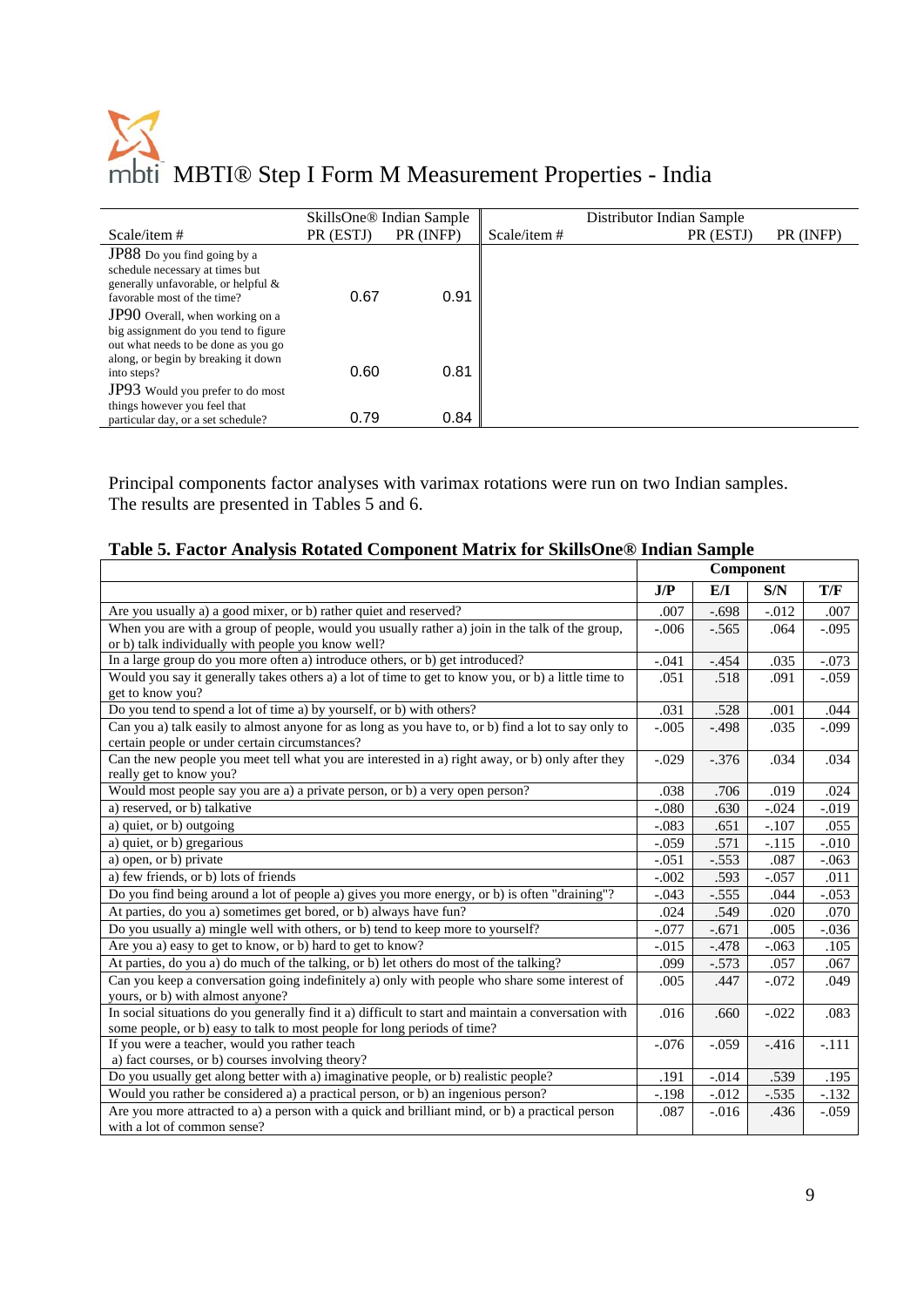|                                                                                                                                              | Component       |         |                 |                 |
|----------------------------------------------------------------------------------------------------------------------------------------------|-----------------|---------|-----------------|-----------------|
|                                                                                                                                              | J/P             | E/I     | S/N             | T/F             |
| Would you rather have as a friend someone who a) is always coming up with new ideas, or b)                                                   | .035            | $-.041$ | .407            | $-.039$         |
| has both feet on the ground?                                                                                                                 |                 |         |                 |                 |
| In reading for pleasure, do you a) enjoy odd or original ways of saying things, or b) like writers<br>to say exactly what they mean?         | .058            | $-.106$ | .329            | .060            |
| In doing something that many other people do, does it appeal to you more to a) do it in the<br>accepted way, or b) invent a way of your own? | $-.007$         | .085    | $-.391$         | .176            |
| a) abstract, or b) solid                                                                                                                     | .176            | .010    | .459            | .059            |
| a) facts, or b) ideas                                                                                                                        | $-.080$         | .106    | $-.608$         | $-.111$         |
| a) statement, or b) concept                                                                                                                  | .053            | .075    | $-0.387$        | .012            |
| a) no-nonsense, or b) theoretical                                                                                                            | $-.036$         | .004    | $-.138$         | $-.065$         |
| a) theory, or b) certainty                                                                                                                   | .102            | .069    | .350            | .083            |
| a) idea, or b) actuality                                                                                                                     | .040            | .023    | .575            | .061            |
| a) imaginative, or b) matter-of-fact                                                                                                         | .098            | .005    | .575            | .176            |
| a) make, or b) create                                                                                                                        | .014            | .096    | $-.453$         | .109            |
| a) sensible, or b) fascinating                                                                                                               | $-.218$         | .125    | $-0.464$        | $-.067$         |
| a) production, or b) design                                                                                                                  | .066            | .066    | $-.440$         |                 |
| a) concrete, or b) abstract                                                                                                                  | $-.216$         | .051    | $-.402$         | .135<br>$-.193$ |
| a) build, or b) invent                                                                                                                       |                 |         |                 |                 |
|                                                                                                                                              | $-.023$<br>.104 | .016    | $-.482$<br>.618 | .091<br>.208    |
| a) imaginative, or b) realistic                                                                                                              |                 | $-.011$ |                 |                 |
| a) theory, or b) fact                                                                                                                        | .078            | .069    | .485            | .139            |
| a) possibilities, or b) certainties                                                                                                          | .141            | .008    | .406            | .139            |
| a) novel, or b) already known                                                                                                                | .029            | .005    | .422            | $-0.012$        |
| a) practical, or b) innovative                                                                                                               | $-.089$         | .085    | $-.611$         | .048            |
| Do you generally prefer courses that teach a) concepts and principles, or b) facts and figures?                                              | .018            | .057    | .482            | .091            |
| Would you rather a) support the established methods of doing good, or b) analyze what is still<br>wrong and attack unsolved problems?        | .085            | .093    | $-.281$         | .258            |
| Do you more often let a) your heart rule your head, or b) your head rule your heart?                                                         | .152            | .014    | .050            | .496            |
| Is it a higher compliment to be called a) a person of real feeling, or b) a consistently reasonable                                          | .172            | $-143$  | .229            | .335            |
| person?                                                                                                                                      |                 |         |                 |                 |
| Are you inclined to a) value sentiment more than logic, or b) value logic more than sentiment?                                               | .128            | .007    | .028            | .547            |
| a) gentle, or b) firm                                                                                                                        | .072            | .096    | .067            | .409            |
| a) thinking, or b) feeling                                                                                                                   | $-.132$         | .007    | $-.011$         | $-.569$         |
| a) convincing, or b) touching                                                                                                                | $-.053$         | $-.028$ | $-.114$         | $-.549$         |
| a) analyze, or b) sympathize                                                                                                                 | $-.158$         | .066    | $-.034$         | $-495$          |
| a) sensitive, or b) just                                                                                                                     | $-.044$         | .031    | $-.068$         | .333            |
| a) compassion, or b) foresight                                                                                                               | .049            | .030    | $-.046$         | .503            |
| a) benefits, or b) blessings                                                                                                                 | .005            | .011    | $-0.077$        | $-463$          |
| a) determined, or b) devoted                                                                                                                 | .003            | $-.088$ | .034            | $-0.352$        |
| a) strong-willed, or b) tenderhearted                                                                                                        | $-.071$         | $-.118$ | .074            | $-.509$         |
| a) objective, or b) passionate                                                                                                               | $-.098$         | .098    | $-.271$         | $-.341$         |
| a) warm, or b) objective                                                                                                                     | .060            | .047    | .136            | .451            |
| a) compassionate, or b) logical                                                                                                              | .103            | $-.090$ | .156            | .502            |
| a) fair-minded, or b) caring                                                                                                                 | .013            | .007    | $-.024$         | $-.513$         |
| a) analytical, or b) sentimental                                                                                                             | $-.121$         | .056    | .008            | $-.550$         |
| a) practical, or b) sentimental                                                                                                              | $-.173$         | $-.018$ | $-0.075$        | $-.537$         |
| a) competent, or b) kindhearted                                                                                                              | $-.015$         | $-.048$ | .081            | $-.534$         |
| a) bighearted, or b) firm-minded                                                                                                             | .157            | $-.054$ | .173            | .461            |
| a) tenderness, or b) strength                                                                                                                | .120            | .112    | .009            | .489            |
| When making a decision, is it more important to you to a) weigh the facts, or b) consider<br>people's feelings and opinions?                 | $-.101$         | $-.031$ | $-.087$         | $-423$          |
| Which is a higher compliment, to be called a) competent, or b) compassionate                                                                 | $-.080$         | $-.012$ | $-.092$         | $-486$          |
| Would you rather work under a boss (or teacher) who is a) good-natured but often inconsistent,                                               | .171            | .084    | .058            | .279            |
|                                                                                                                                              |                 |         |                 |                 |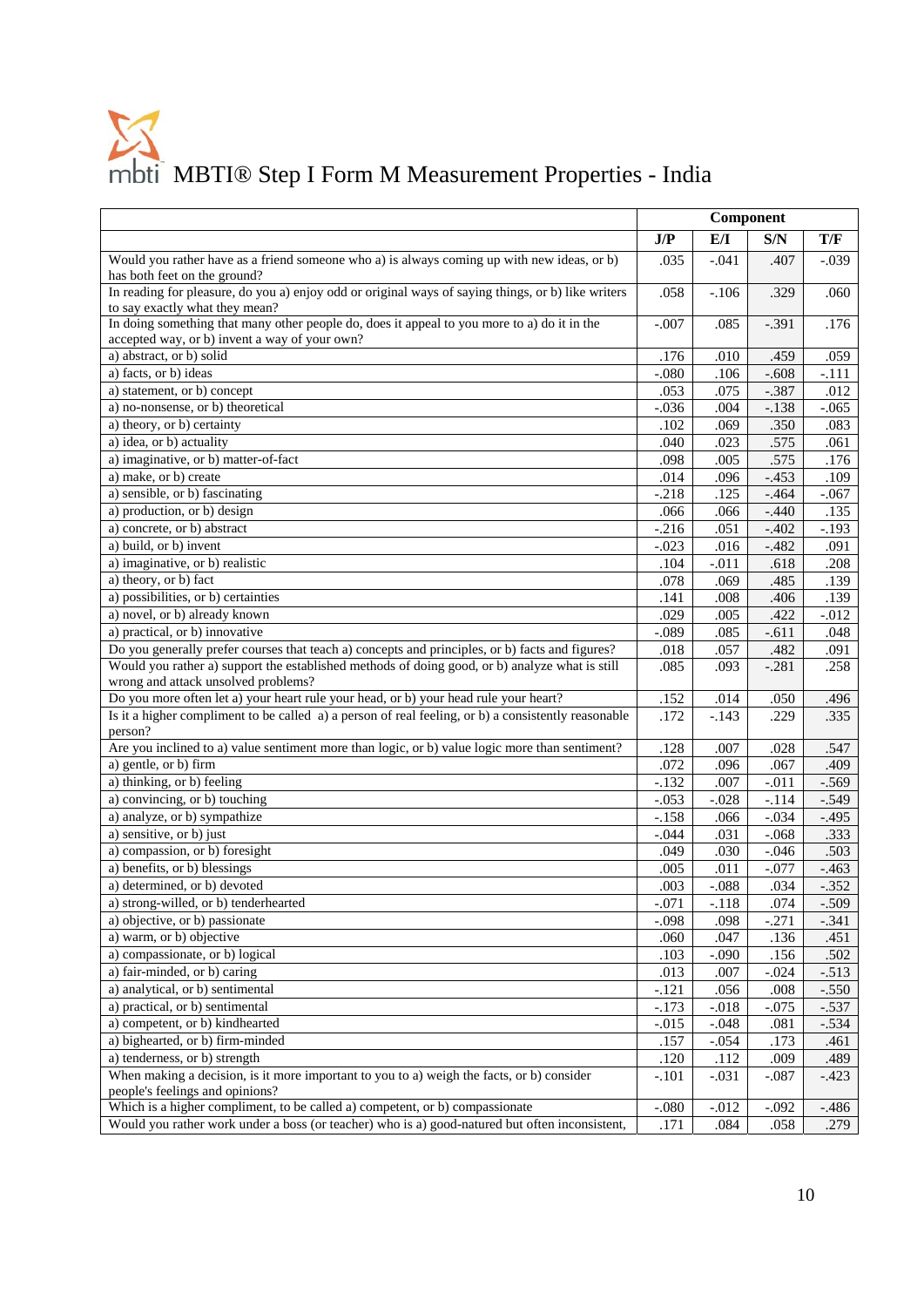|                                                                                                                                                                     | Component         |         |         |         |
|---------------------------------------------------------------------------------------------------------------------------------------------------------------------|-------------------|---------|---------|---------|
|                                                                                                                                                                     | J/P<br>E/I<br>S/N |         |         | T/F     |
| or b) sharp-tongued but always logical?                                                                                                                             |                   |         |         |         |
| When you go somewhere for the day, would you rather a) plan what you will do and when, or<br>b) just $go?$                                                          | $-.624$           | $-.045$ | $-.060$ | $-.070$ |
| Do you prefer to a) arrange dates, parties, etc., well in advance, or b) be free to do whatever<br>looks like fun when the time comes?                              | $-.500$           | $-.033$ | $-.134$ | .012    |
| Do you prefer to do many things a) on the spur of the moment, or b) according to your plans?                                                                        | .625              | $-.013$ | .102    | .104    |
| Does following a schedule a) appeal to you, or b) cramp you?                                                                                                        | $-.609$           | $-.063$ | $-.220$ | .003    |
| Does the idea of making a list of what you should get done over a weekend a) appeal to you, or<br>b) leave you cold?                                                | $-.491$           | $-.024$ | $-.085$ | $-.018$ |
| In your daily work, do you a) rather enjoy an emergency that makes you work against time, or<br>b) usually plan your work so you won't need to work under pressure? | .481              | $-.010$ | .063    | .005    |
| When you have a special job to do, do you like to a) organize it carefully before you start, or b)<br>find out what is necessary as you go along?                   | $-.508$           | $-.049$ | $-.005$ | $-.048$ |
| In planning a trip would you prefer to a) most of the time do whatever you feel like that day, or<br>b) know ahead of time what you'll be doing most days?          | .460              | .020    | .038    | .081    |
| a) scheduled, or b) unplanned                                                                                                                                       | $-.656$           | $-.007$ | $-.076$ | $-.076$ |
| a) systematic, or b) spontaneous                                                                                                                                    | $-.533$           | .099    | $-.236$ | $-.193$ |
| a) systematic, or b) casual                                                                                                                                         | $-.492$           | $-.024$ | $-.065$ | $-197$  |
| a) impulse, or b) decision                                                                                                                                          | .414              | .027    | .125    | .349    |
| a) unconstrained, or b) scheduled                                                                                                                                   | .530              | .002    | .306    | .065    |
| a) orderly, or b) easygoing                                                                                                                                         | $-.467$           | .077    | $-.065$ | $-.236$ |
| Do you generally prefer to a) make your social engagements some distance ahead, or b) be free<br>to do things on the spur of the moment?                            | $-.552$           | .082    | $-.110$ | .013    |
| In most instances, do you prefer to a) go with the flow, or b) follow a schedule?                                                                                   | .608              | $-.022$ | .042    | .155    |
| Do you prefer to a) wait and see what happens and then make plans, or b) plan things far in<br>advance?                                                             | .567              | .045    | .102    | .143    |
| Do you consider yourself to be a) more of a spontaneous person, or b) more of an organized<br>person?                                                               | .635              | $-.114$ | .160    | .148    |
| When you start a big project that is due in a week, do you a) take time to list the separate things<br>to be done and the order of doing them, or b) plunge in?     | $-.435$           | $-.037$ | .040    | $-.075$ |
| Do you find going by a schedule a) necessary at times but generally unfavorable, or b) helpful<br>and favorable most of the time?                                   | .582              | $-.006$ | .088    | .083    |
| Overall, when working on a big assignment, do you tend to a) figure out what needs to be done<br>as you go along, or b) begin by breaking it down into steps?       | .431              | .072    | $-.055$ | .149    |
| Would you prefer to do most things a) however you feel that particular day, or b) a set<br>schedule?                                                                | .615              | .066    | .078    | .203    |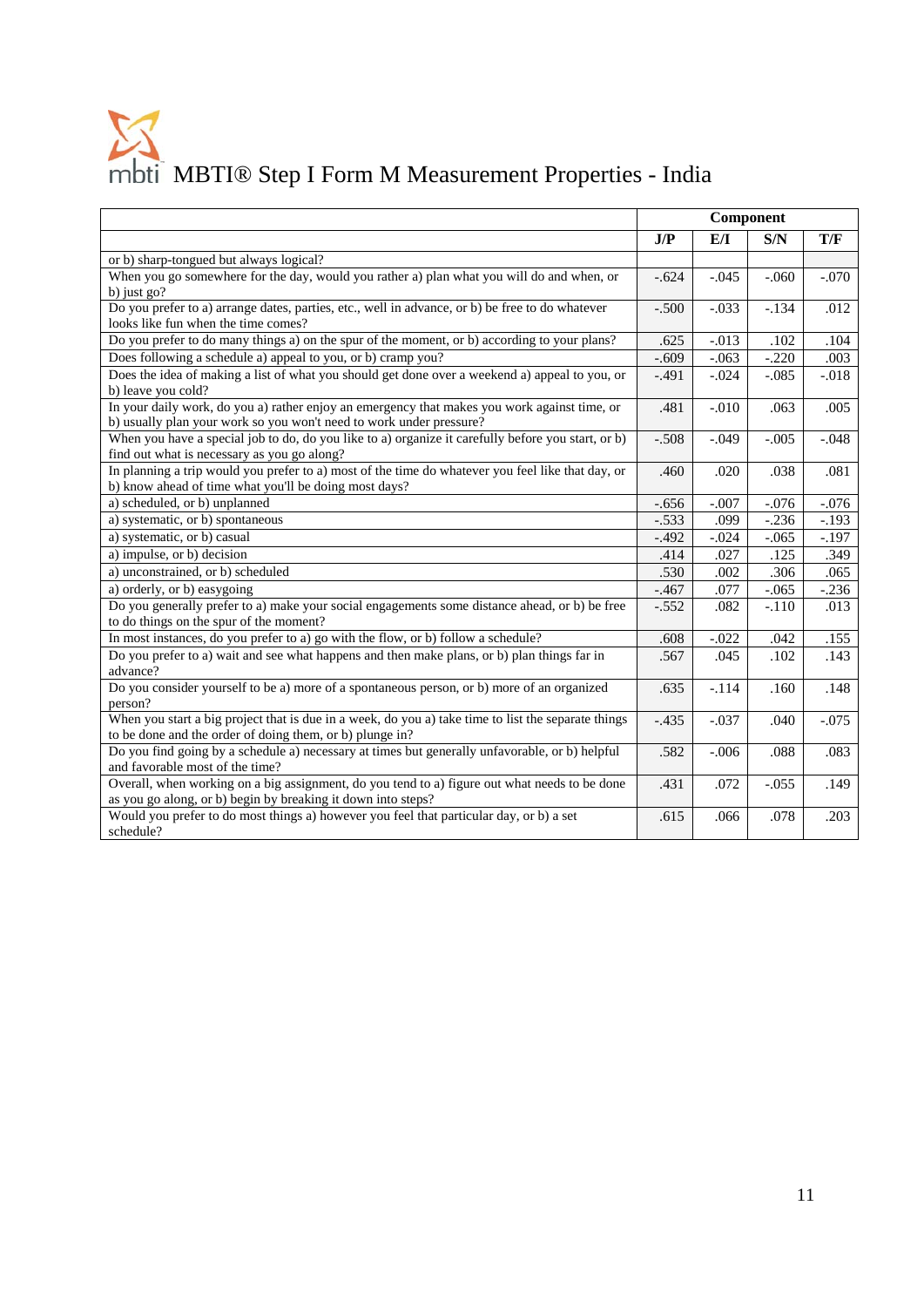#### **Table 6. Factor Analysis Rotated Component Matrix for Distributor Indian Sample**

|                                                                                                                                                                  | Component |          |         |          |
|------------------------------------------------------------------------------------------------------------------------------------------------------------------|-----------|----------|---------|----------|
|                                                                                                                                                                  | E/I       | J/P      | S/N     | T/F      |
| Are you a) easy to get to know, or b) hard to get to know?                                                                                                       | .389      | .313     | .116    | .150     |
| Do you a) talk easily to almost anyone for as long as you have to, or b) find a lot to say only to<br>certain people or under certain conditions?                | .526      | .166     | .031    | .010     |
| Are you usually a) a 'good mixer', or b) rather quiet and reserved?                                                                                              | .587      | .351     | $-.040$ | .018     |
| Do you tend to have a) deep friendships with very few people, or b) broad friendships with<br>many different people?                                             | $-.359$   | $-.139$  | $-.022$ | .062     |
| Can you keep a conversation going indefinitely a) only with people who share some interest of<br>yours, or b) with almost anyone?                                | $-.476$   | .038     | .110    | $-116$   |
| In talking with friends, do you a) sometimes tell them a personal thing in confidence, or b)<br>almost never tell anything you are not willing to have repeated? | $-.181$   | .563     | .042    | .143     |
| Do you usually a) show your feelings freely, or b) keep your feelings to yourself?                                                                               | .109      | .607     | $-.089$ | .055     |
| When strangers notice you, does it a) make you uncomfortable, or b) not bother you at all?                                                                       | $-.464$   | $.102\,$ | .128    | .180     |
| Is it your habit to a) confide in nobody, or at most in one person, or b) have a number of friends<br>you confide in?                                            | $-.046$   | $-.571$  | .008    | $-.087$  |
| Do you a) think that all the people you like know that you like them, or b) admire some people<br>for a long time, without letting them know it?                 | .142      | .366     | .003    | .076     |
| When you are with a group of people, would you usually rather a) join in the talk of the group,<br>or b) talk with one person at a time?                         | .610      | .076     | .103    | .028     |
| Among your friends, are you a) one of the last to hear what is going on, or b) full of news about<br>everybody?                                                  | $-.318$   | $-.246$  | .061    | $-080$   |
| At social gatherings, do you a) try to corner somebody you like to talk to, or b) mix with the<br>group?                                                         | $-.640$   | $-.113$  | $-.053$ | .053     |
| At parties, do you a) sometimes get bored, or b) always have fun?                                                                                                | $-.467$   | $-.253$  | .092    | .046     |
| a) speak, or b) write                                                                                                                                            | .132      | .203     | $-.047$ | $-.001$  |
| a) calm, or b) lively                                                                                                                                            | $-.198$   | $-.492$  | .141    | .107     |
| a) reserved, or b) talkative                                                                                                                                     | $-.314$   | $-.493$  | .161    | .037     |
| When you are at a party, do you like to a) help get things going, or b) let the others have fun in<br>their own way?                                             | .326      | .155     | .180    | .072     |
| When you are with a group of your good friends, do you a) do more than your share of the<br>talking, or b) do less than your share of the talking?               | .154      | .370     | $-.046$ | $-0.010$ |
| In a large group, do you more often a) introduce others, or b) get introduced?                                                                                   | .542      | .092     | $-.004$ | .036     |
| Do you prefer to think about a matter by a) talking it over with someone, or b) mulling it over<br>in your mind?                                                 | .147      | .426     | .097    | .099     |
| Can the new people you meet tell what you are interested in a) right away, or b) only after they<br>really get to know you?                                      | .218      | .413     | $-.024$ | .056     |
| Do you usually say a) more than you mean, or b) less than you mean?                                                                                              | .097      | .510     | $-.040$ | $-.052$  |
| When you meet strangers, do you find it a) pleasant, or at least easy, or b) something that takes<br>a good deal of effort?                                      | .536      | .179     | $-.093$ | $-.018$  |
| When you have a suggestion that ought to be made at a meeting, do you a) stand up and make<br>it as a matter of course, or b) hesitate to do so?                 | .390      | .140     | $-.110$ | $-.337$  |
| Would you rather be considered a) a practical person, or b) an ingenious person?                                                                                 | $-.053$   | .146     | .339    | $-146$   |
| In reading for pleasure, do you a) enjoy odd or original ways of saying things, or b) like writers                                                               | .163      | $-.040$  | $-.265$ | .055     |
| to say exactly what they mean?                                                                                                                                   |           |          |         |          |
| If you were a teacher, would you rather teach a) fact-based courses, or b) courses involving<br>theory?                                                          | $-.027$   | .131     | .305    | $-169$   |
| Do you usually get along better with a) imaginative people, or b) realistic people?                                                                              | .027      | $-.018$  | $-.505$ | .223     |
| In doing something that many other people do, does it appeal to you more to a) do it in the<br>accepted way, or b) invent a way of your own?                     | $-125$    | .019     | .332    | .179     |
| In your way of living, do you prefer to be a) original, or b) conventional?                                                                                      | .248      | .085     | $-.170$ | $-.171$  |
| a) statement, or b) concept                                                                                                                                      | .029      | $-126$   | .227    | .046     |
| a) build, or b) invent                                                                                                                                           | $-.018$   | .014     | .332    | .140     |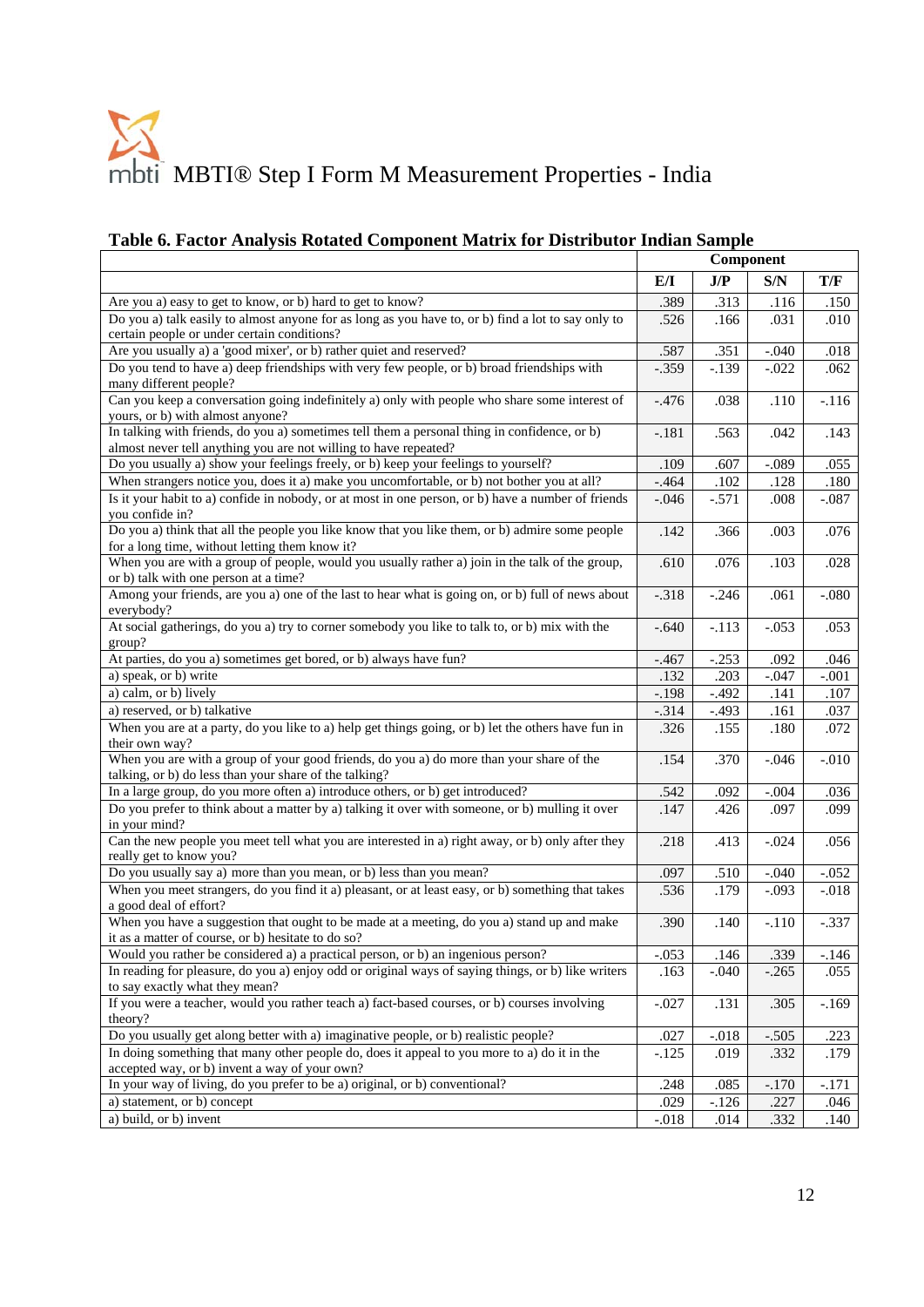|                                                                                                                                                                                               | Component |          |          |          |
|-----------------------------------------------------------------------------------------------------------------------------------------------------------------------------------------------|-----------|----------|----------|----------|
|                                                                                                                                                                                               | E/I       | J/P      | S/N      | T/F      |
| a) concrete, or b) abstract                                                                                                                                                                   | .030      | .031     | .536     | $-.118$  |
| a) literal, or b) figurative                                                                                                                                                                  | $-.104$   | .012     | .352     | $-.024$  |
| a) production, or b) design                                                                                                                                                                   | $-.078$   | $-.086$  | .223     | .018     |
| a) sign, or b) symbol                                                                                                                                                                         | $-0.016$  | $-.072$  | .175     | .005     |
| a) accept, or b) change                                                                                                                                                                       | $-.123$   | $-.042$  | .265     | .252     |
| a) known, or b) unknown                                                                                                                                                                       | $-.169$   | .055     | .468     | .122     |
| a) facts, or b) ideas                                                                                                                                                                         | $-.133$   | $-.013$  | .413     | $-0.046$ |
| a) foundation, or b) spire                                                                                                                                                                    | .005      | $-.040$  | .246     | $-.084$  |
| a) theory, or b) experience                                                                                                                                                                   | $-.143$   | $-.022$  | $-.207$  | $-.006$  |
| a) fluid, or b) solid                                                                                                                                                                         | .016      | $-.082$  | $-.408$  | .204     |
| Is it higher praise to say someone has a) vision, or b) common sense?                                                                                                                         | .054      | $-.080$  | $-.072$  | .030     |
| If you were fundraising in your neighbourhood for something like the Red Cross, would your                                                                                                    | $-.322$   | $-.127$  | .021     | $-116$   |
| calls turn out to be a) brief and businesslike, or b) sociable and friendly?                                                                                                                  |           |          |          |          |
| Is it a higher compliment to be called a) a person of real feeling, or b) a consistently reasonable                                                                                           | $-.005$   | .133     | $-.199$  | .374     |
| person?                                                                                                                                                                                       |           |          |          |          |
| Do you more often let a) your heart rule your head, b) your head rule your heart?                                                                                                             | $-.004$   | .170     | $-.078$  | .439     |
| Are you more likely to speak up in a) praise, or b) blame?                                                                                                                                    | .221      | $-.019$  | .033     | .072     |
| Do you feel it is a worse fault to be a) unsympathetic, or b) unreasonable?                                                                                                                   | $-.009$   | $-.036$  | $-.116$  | .459     |
| If you were considering a certain course of action, which of these two arguments in its favour<br>would sound more attractive to you a) people very much want you to do it, or b) this is the | .037      | .147     | .013     | .198     |
| most logical thing for you to do?<br>Do you consider it a greater shortcoming in a person a) to have too much sentiment, or b) not                                                            | $-.064$   | $-.091$  | .111     | $-410$   |
| enough sentiment?                                                                                                                                                                             |           |          |          |          |
| Do you feel it is a worse fault a) to show too much warmth, or b) not to have enough warmth?                                                                                                  | $-.024$   | $-.054$  | .065     | $-.301$  |
| Do you usually a) value sentiment more than logic, or b) value logic more than sentiment?                                                                                                     | $-.016$   | .070     | $-.131$  | .578     |
| a) convincing, or b) touching                                                                                                                                                                 | $-.009$   | $-.042$  | .158     | $-0.523$ |
| a) approve, or b) question                                                                                                                                                                    | $-.147$   | .008     | .236     | .279     |
| a) benefits, or b) blessings                                                                                                                                                                  | $-.091$   | $-.007$  | .097     | $-0.446$ |
| a) analyse, or b) sympathise                                                                                                                                                                  | $-.018$   | .073     | .117     | $-.531$  |
| a) soft, or b) hard                                                                                                                                                                           | .064      | $-.022$  | .099     | .342     |
| a) firm-minded, or b) warm-hearted                                                                                                                                                            | .018      | $-0.041$ | .050     | $-.567$  |
| a) who, or b) what                                                                                                                                                                            | $-.043$   | .079     | $-0.066$ | .370     |
| a) wary, or b) trusting                                                                                                                                                                       | $-.071$   | $-.138$  | $-.068$  | $-.181$  |
| a) gentle, or b) firm                                                                                                                                                                         | $-.079$   |          | .107     |          |
| a) justice, or b) mercy                                                                                                                                                                       |           | .033     |          | .406     |
|                                                                                                                                                                                               | $-.075$   | .062     | .188     | $-.378$  |
| a) uncritical, or b) critical                                                                                                                                                                 | .043      | $-.122$  | .087     | .304     |
| a) thinking, or b) feeling                                                                                                                                                                    | $-.088$   | $-.067$  | .097     | $-.555$  |
| a) compassion, or b) foresight                                                                                                                                                                | .011      | .102     | $-.059$  | .484     |
| Are you more careful about a) people's feelings, or b) their rights?                                                                                                                          | $-0.09$   | .062     | .037     | .449     |
| Are you naturally a) more interested in people than things, or b) more interested in things and<br>how they work than in human relationships?                                                 | .209      | .205     | .021     | .268     |
| In getting a job done, do you depend on a) starting early, so as to finish with time to spare, or b)<br>the extra speed you develop at the last minute?                                       | .087      | $-.024$  | .455     | $-0.039$ |
| When an unforeseen event forces you to set aside your day's programme, do you a) feel<br>inconvenienced by a break in the programme, or b) welcome the unexpected diversion?                  | $-.193$   | $-.083$  | .337     | .136     |
| Does following a schedule a) appeal to you, or b) cramp you?                                                                                                                                  | .032      | .028     | .559     | $-.062$  |
| When you start a big project that is due in a week, do you a) take time to list the separate things                                                                                           | .146      | $-.059$  | .361     | $-.028$  |
| to be done and the order of doing them, or b) plunge in?                                                                                                                                      |           |          |          |          |
| When it is settled well in advance that you will do a certain thing at a certain time, do you find<br>it a) nice to be able to plan accordingly, or b) a little unpleasant to be tied down?   | .130      | $-.026$  | .425     | .046     |
| Do you prefer to a) arrange dates, parties, etc, well in advance, or b) be free to do whatever<br>looks like fun when the time comes?                                                         | $-.072$   | $-.003$  | .421     | .022     |
| Do you a) rather prefer to do things at the last minute, or b) find doing things at the last minute                                                                                           | .040      | $-.037$  | $-.461$  | .079     |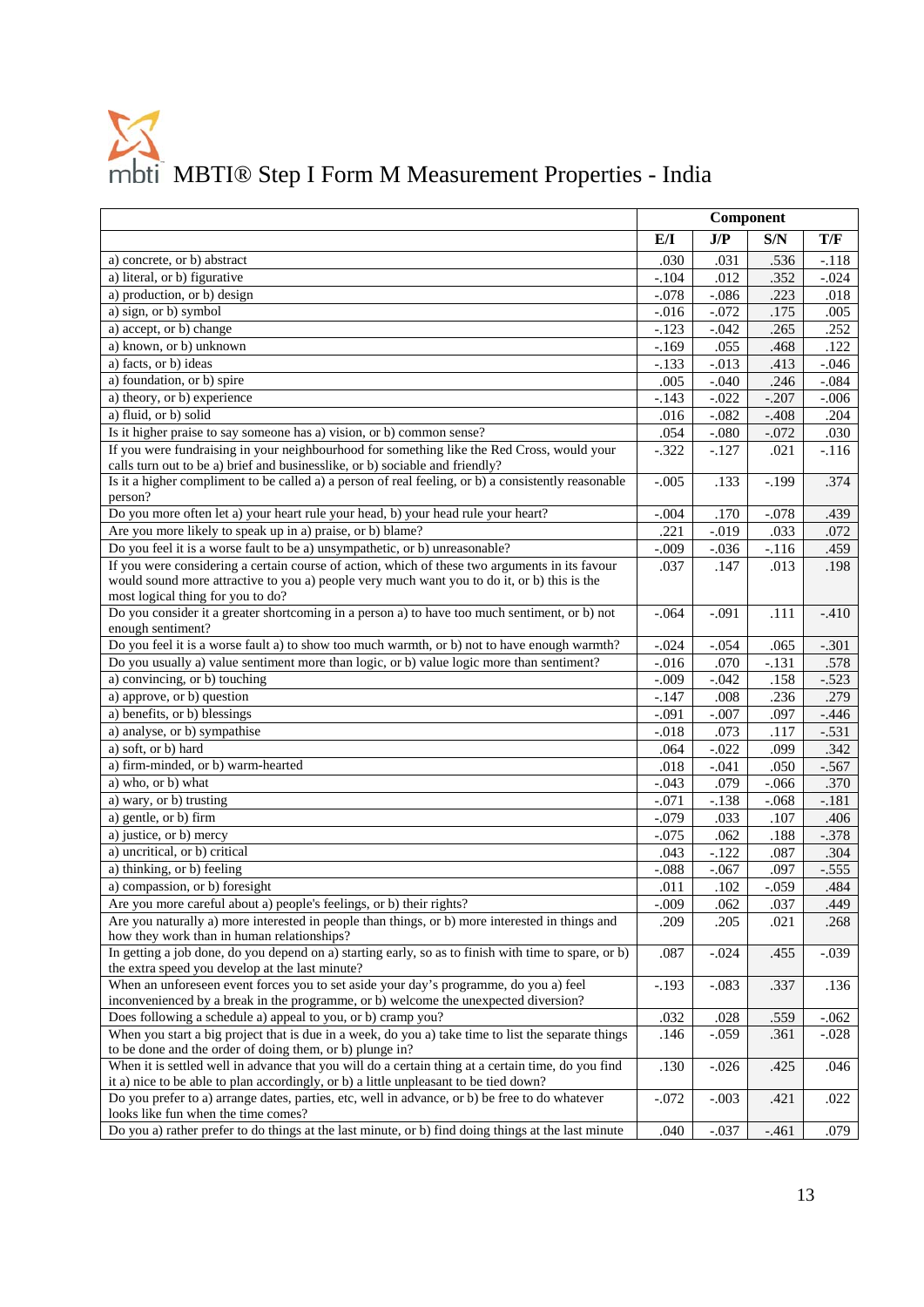|                                                                                                                                                                                             | Component |          |      |         |
|---------------------------------------------------------------------------------------------------------------------------------------------------------------------------------------------|-----------|----------|------|---------|
|                                                                                                                                                                                             | EЛ        | J/P      | S/N  | T/F     |
| hard on the nerves?                                                                                                                                                                         |           |          |      |         |
| Do you think that having a daily routine is a) a comfortable way to get things done, or b)<br>painful even when necessary?                                                                  | .067      | $-0.059$ | .442 | $-.017$ |
| When you have a special job to do, do you like to a) organise it carefully before you start, or b)<br>find out what is necessary as you go along?                                           | .117      | $-.043$  | .405 | .008    |
| Would you be better off if a) routine came more easily to you, or b) variety came more easily to<br>you?                                                                                    | $-.050$   | $-.059$  | .017 | .167    |
| In your home life, when you come to the end of some undertaking, are you a) clear as to what<br>comes next and ready to tackle it, or b) glad to relax until the next inspiration hits you? | .251      | .075     | .288 | $-.101$ |
| a) punctual, or b) leisurely                                                                                                                                                                | .103      | $-.107$  | .362 | $-.264$ |
| a) orderly, or b) easygoing                                                                                                                                                                 | $-.021$   | $-166$   | .433 | $-.120$ |
| a) systematic, or b) casual                                                                                                                                                                 | .091      | $-.140$  | .419 | $-.197$ |
| a) scheduled, or b) unplanned                                                                                                                                                               | $-.020$   | $-.041$  | .585 | $-.134$ |
| Do you generally prefer to a) make your social engagements some distance ahead, or b) be free<br>to do things on the spur of the moment?                                                    |           | $-.048$  | .492 | $-.041$ |
| When you go somewhere for the day, would you rather a) plan what you will do and when, or                                                                                                   |           | $-.026$  | .459 | $-.060$ |
| b) just $go?$                                                                                                                                                                               |           |          |      |         |
| With routine chores, do you prefer to a) polish them off at the beginning of the day, or b) work<br>them into the intervals of a more interesting project?                                  |           | .006     | .292 | .094    |
| Do you a) get a real satisfaction out of doing a task before it actually has to be done, or b) enjoy<br>the speed and efficiency you acquire just before a deadline?                        | .015      | $-.063$  | .389 | .003    |

Historically, best-fit type has been assessed in terms of agreement between one's reported type and true type, or verified best-fit type. Previous work has shown agreement rates of all four preferences at 62% (Kummerow, 1988), 67% (Bathurst, 2000), 75% (Walck, 1992; Myers & McCaulley, 1985), 76% (Krause & Thompson, 2008), and 85% (Hammer & Yeakley, 1987). The number of changes made from one preference pole to another within each dichotomy has also been examined. Results generally indicate that more shifts are made on the Thinking-Feeling scale, in the direction of T to F, than all other scales (Bathurst, 2000; Kummerow, 1988; Walck, 1992). Moreover, the MBTI Manual (1998) reports that within the National Sample (*N* = 3,036), there are less clear preferences found on the T-F scale. Research has also been conducted to examine best-fit type cross-culturally. Rates of agreement between best-fit type and reported type have been found to range from 60% among German participants (Deakin, 2006) to 68% among French participants (Hackston, 2005), and 72% among UK participants (Kendall, 1998).

A separate Indian sample was used to examine best fit type data. The sample consisted of 90 individuals (62% male, 38% female) who completed the MBTI Form M assessment during an MBTI qualifying program training. Additional demographic information for this sample was not available. The rate of agreement was calculated for the Indian sample in two ways. Table 7 shows the rate of agreement between best-fit type and self-scorable type, while Table 8 shows the rate of agreement between IRT-scored type and best-fit type. The rates of agreement for the Indian sample are in line with those reported for both domestic and other international samples. For comparison purposes the rates for a U.S. sample are included in each Tables 7 and 8. The tables show similar rates of agreement between the U.S. and Indian samples. This U.S. sample consists of 89 individuals (57% male, 43% female) who completed the MBTI Form M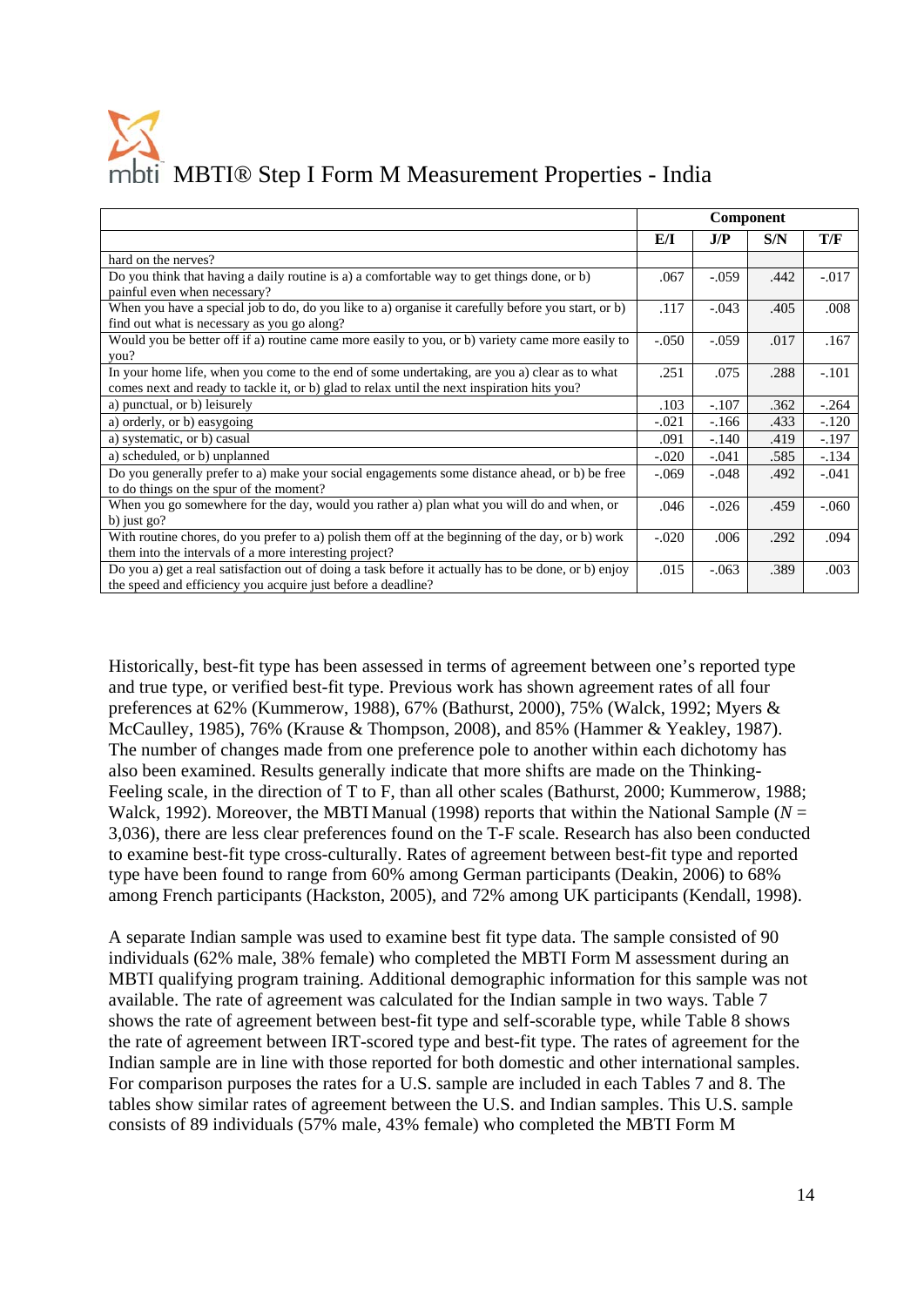assessment during an MBTI qualifying program training. The average age of this sample was 43 years. Eighty-seven percent of the sample reported being employed full-time with an average of 17 years working in their current line of work.

**Table 7. Agreement Between Self-Scorable Type and Best-Fit Type in Indian & U.S. Qualifying Program Samples** 

|                     | <b>Indian Sample</b> |               | <b>US Sample</b> |               |
|---------------------|----------------------|---------------|------------------|---------------|
| <b>Agreement</b> on | n                    | $\frac{0}{0}$ | n                | $\frac{0}{0}$ |
| 4 Preferences       | 62                   | 68.9          | 61               | 68.5          |
| 3 Preferences       | 21                   | 23.3          | 21               | 23.6          |
| 2 Preferences       |                      | 5.6           |                  | 5.6           |
| 1 Preference        |                      | 2.2           |                  | 1.1           |
| 0 Preferences       |                      |               |                  |               |

| Table 8. Agreement Between IRT-Scored Type and Best-Fit Type in Indian & U.S. |  |  |
|-------------------------------------------------------------------------------|--|--|
| <b>Qualifying Program Samples</b>                                             |  |  |

|                     | <b>Indian Sample</b> |               | <b>US Sample</b> |               |
|---------------------|----------------------|---------------|------------------|---------------|
| <b>Agreement</b> on | n                    | $\frac{0}{0}$ | n                | $\frac{0}{0}$ |
| 4 Preferences       | 57                   | 63.3          | 64               | 71.9          |
| 3 Preferences       | 27                   | 30.0          | 17               | 19.1          |
| 2 Preferences       |                      | 4.4           |                  | 6.7           |
| 1 Preference        |                      | 2.2           |                  | 1.1           |
| 0 Preferences       |                      |               |                  | 1.1           |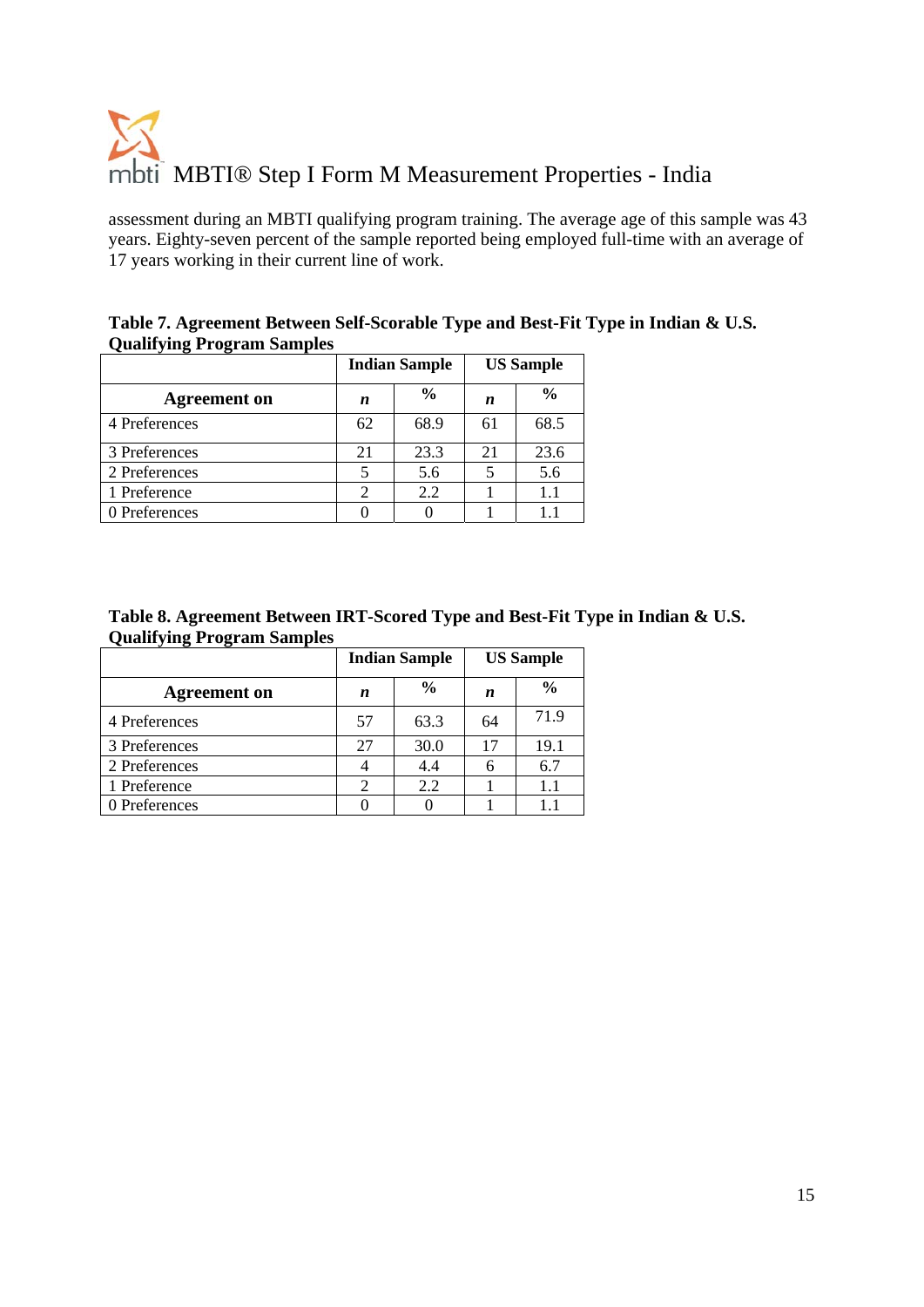Table 9 shows the correlations, for each preference, between the self-scored, IRT-scored, and best fit type scores for the Indian and U.S. Samples.

| $\frac{1}{1000}$ belong $\frac{1}{1000}$ belong $\frac{1}{100}$ |                             |            |                             |            |  |
|-----------------------------------------------------------------|-----------------------------|------------|-----------------------------|------------|--|
|                                                                 | Indian Best Fit Type Sample |            | <b>US Comparison Sample</b> |            |  |
| EI                                                              | self-scored                 | IRT-scored | self-scored                 | IRT-scored |  |
| <b>Best Fit</b>                                                 | .87                         | .87        | .82                         | .77        |  |
| self-scored                                                     |                             | .87        |                             | .95        |  |
| <b>SN</b>                                                       |                             |            |                             |            |  |
| <b>Best Fit</b>                                                 | .80                         | .72        | .88                         | .88        |  |
| self-scored                                                     |                             | .86        |                             | .91        |  |
| TF                                                              |                             |            |                             |            |  |
| <b>Best Fit</b>                                                 | .68                         | .69        | .68                         | .71        |  |
| self-scored                                                     |                             | .95        |                             | .98        |  |
| JP                                                              |                             |            |                             |            |  |
| <b>Best Fit</b>                                                 | .83                         | .84        | .75                         | .82        |  |
| self-scored                                                     |                             | .93        |                             | .89        |  |

**Table 9. Indian and U.S. Qualifying Program Samples Correlations Between Self-scored, IRT-scored, and Best Fit Type** 

The number of changes made from one preference to another within each dichotomy (e.g., a change of preference from self-scored or IRT-scored to best-fit type) and the direction of those changes (e.g., E to I vs. I to E) was also assessed for the Indian and U.S. samples. Table 4 shows the number and direction of changes between self-scored type and best fit type preferences. The greatest number of changes for the Indian sample was from T to  $F (n=11)$ , while for the U.S. sample it was T to F, F to T, and J to P (each  $n=7$ ).

|               | <b>Indian Sample</b> | <b>U.S. Sample</b> |
|---------------|----------------------|--------------------|
| <b>Change</b> | <b>Total</b>         | <b>Total</b>       |
| E to I        |                      |                    |
| I to E        |                      |                    |
| S to N        |                      |                    |
| $N$ to $S$    | 2                    |                    |
| T to F        | 11                   |                    |
| F to T        | 3                    |                    |
| J to P        | 8                    |                    |
| P to J        |                      |                    |

**Table 10. Number of Changes Between Best Fit Type and Self-scored Type Preferences**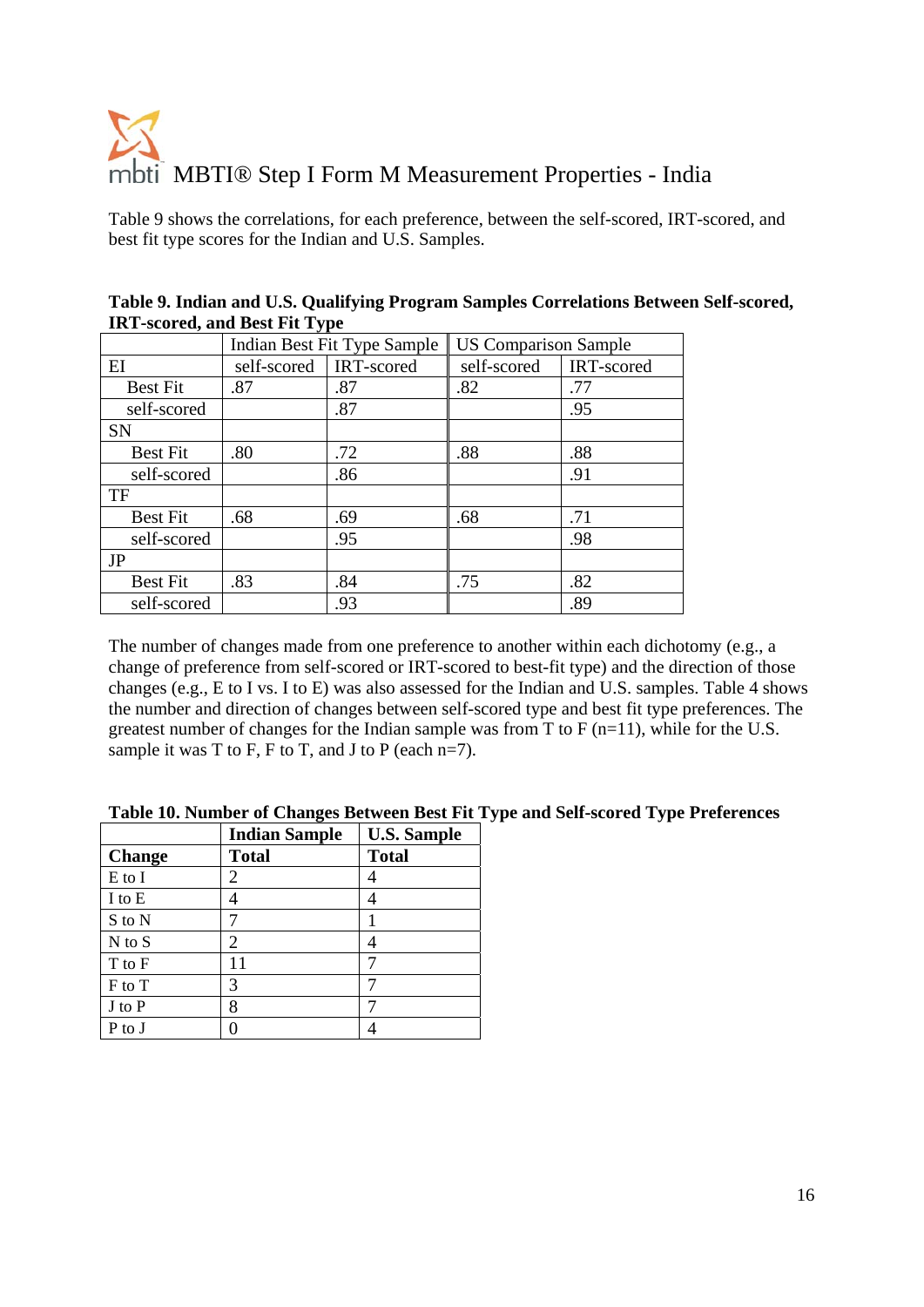Table 11 shows the number and direction of changes between IRT-scored type and best fit type preferences. The greatest number of changes for the Indian sample was from S to N ( $n=13$ ), while for the U.S. sample it was T to F (n=7). Chi-square analyses were not run to assess any of these changes because the sample sizes, and therefore the expected values, were too small.

|               | <b>Indian Sample</b> | <b>U.S. Sample</b> |
|---------------|----------------------|--------------------|
| <b>Change</b> | <b>Total</b>         | <b>Total</b>       |
| E to I        | 2                    | 5                  |
| I to E        |                      | 5                  |
| S to N        | 13                   | 3                  |
| $N$ to $S$    |                      | 2                  |
| T to F        | 12                   |                    |
| F to T        | 2                    | 6                  |
| J to P        | 6                    | 4                  |
| P to J        |                      |                    |

**Table 11. Number of Changes Between Best Fit Type and IRT-scored Type Preferences**